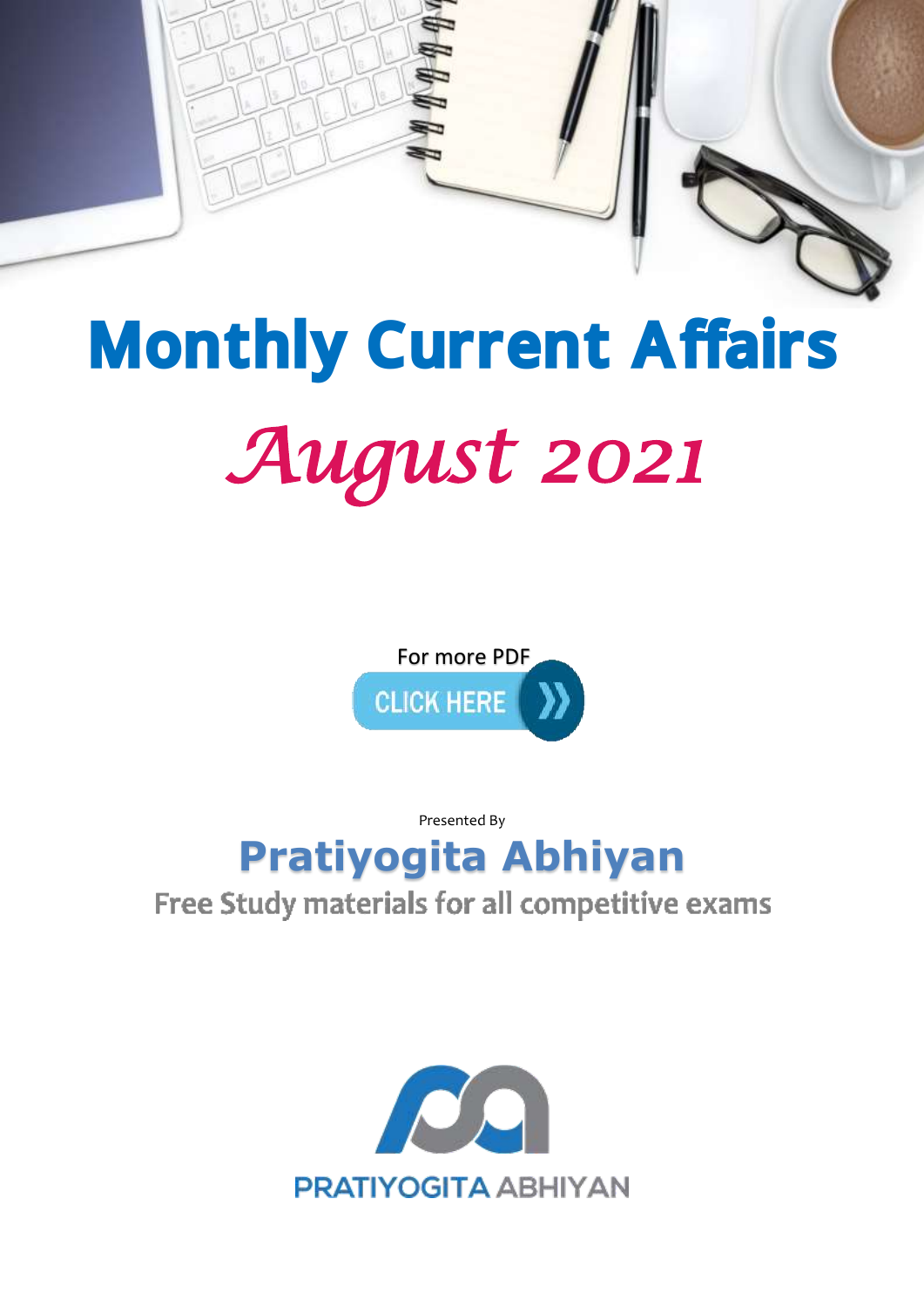#### **Contents**

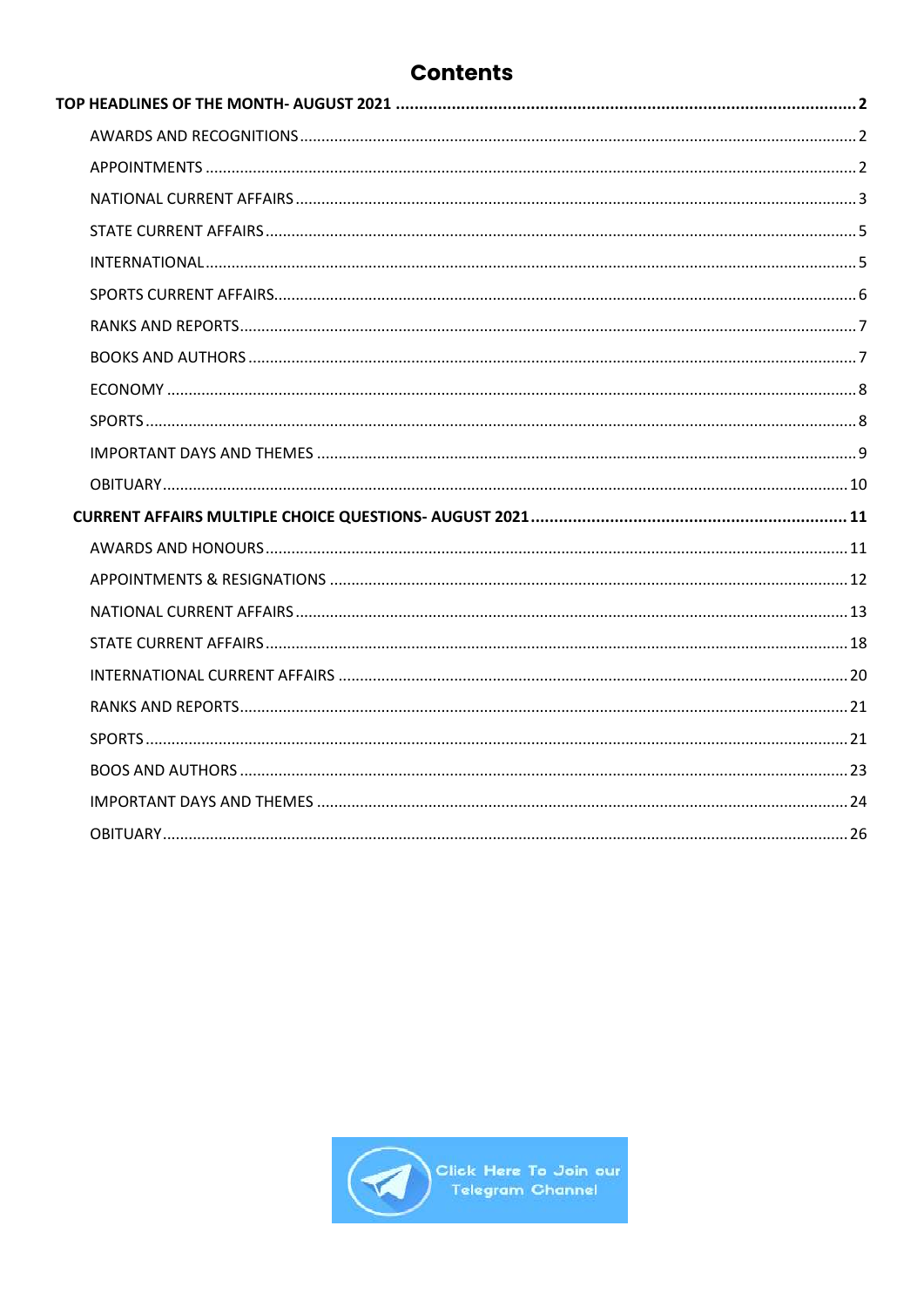#### **TOP HEADLINES OF THE MONTH- AUGUST 2021**

#### **AWARDS AND RECOGNITIONS**

#### <span id="page-2-1"></span><span id="page-2-0"></span>**4 more sites in India added to Ramsar list**

- Four more wetlands from India have been added to the list of Ramsar sites, giving it the status of **'Wetland of International Importance'**.
- With this, the total numbers of Ramsar sites in India have reached **46**, covering a surface area of 1,083,322 hectares.
- These sites are:
	- o Thol, Gujarat
	- o Wadhwana, Gujarat
	- o Sultanpur, Haryana
	- o Bhindawas, Haryana
- The Ramsar Convention on Wetlands is an inter-governmental treaty adopted on February 2, 1971, in the **Iranian city of Ramsar**, on the southern shore of the Caspian Sea. It came into force for India on February 1, 1982.

#### **Mahatma Gandhi to be given the US Congressional Gold Medal**

- An influential US lawmaker from New York reintroduced a resolution in the US House of Representatives to posthumously award the prestigious **Congressional Gold Medal** to **Mahatma Gandhi** in recognition of his promotion of peace and nonviolence.
- The Congressional Gold Medal is the highest civilian award in the United States. Gandhi would be the **first Indian** to receive a Congressional Gold Medal.

#### **Other Notable mentions:**

- Dr **Cyrus Poonawalla**, Chairman of the **Pune**-based vaccine maker **Serum Institute of India** (SII), has been selected for the prestigious **Lokmanya Tilak National Award for 2021**.
- **Nagaland** has been conferred with seven national awards on the first Van Dhan Annual Awards 2020-21, during the celebration of the 34th foundation day of the **Tribal Cooperative Marketing Development Federation of India Limited (TRIFED).**
- The **Indira Gandhi International** (IGI) **Airport** in New Delhi has found place among **world's top 50 best airports** in the **2021 Skytrax World Airport Awards**. The **Hamad International Airport** in Doha, **Qatar**, has been named the "Best Airport in the World"
- Dr Basant Kumar Misra has been conferred the prestigious American Association of Neurological Surgeons' 'International Lifetime Achievement Award in Neurosurgery'

#### **APPOINTMENTS**

#### <span id="page-2-2"></span>**Shri Deepak Das takes charge as new Controller General of Accounts (CGA)**

 Shri Deepak Das, a 1986-batch Indian Civil Accounts Service (ICAS) officer, is appointed by the Government of India as the Controller General of Accounts (CGA), Department of Expenditure, Ministry of Finance, with effect from August 1, 2021.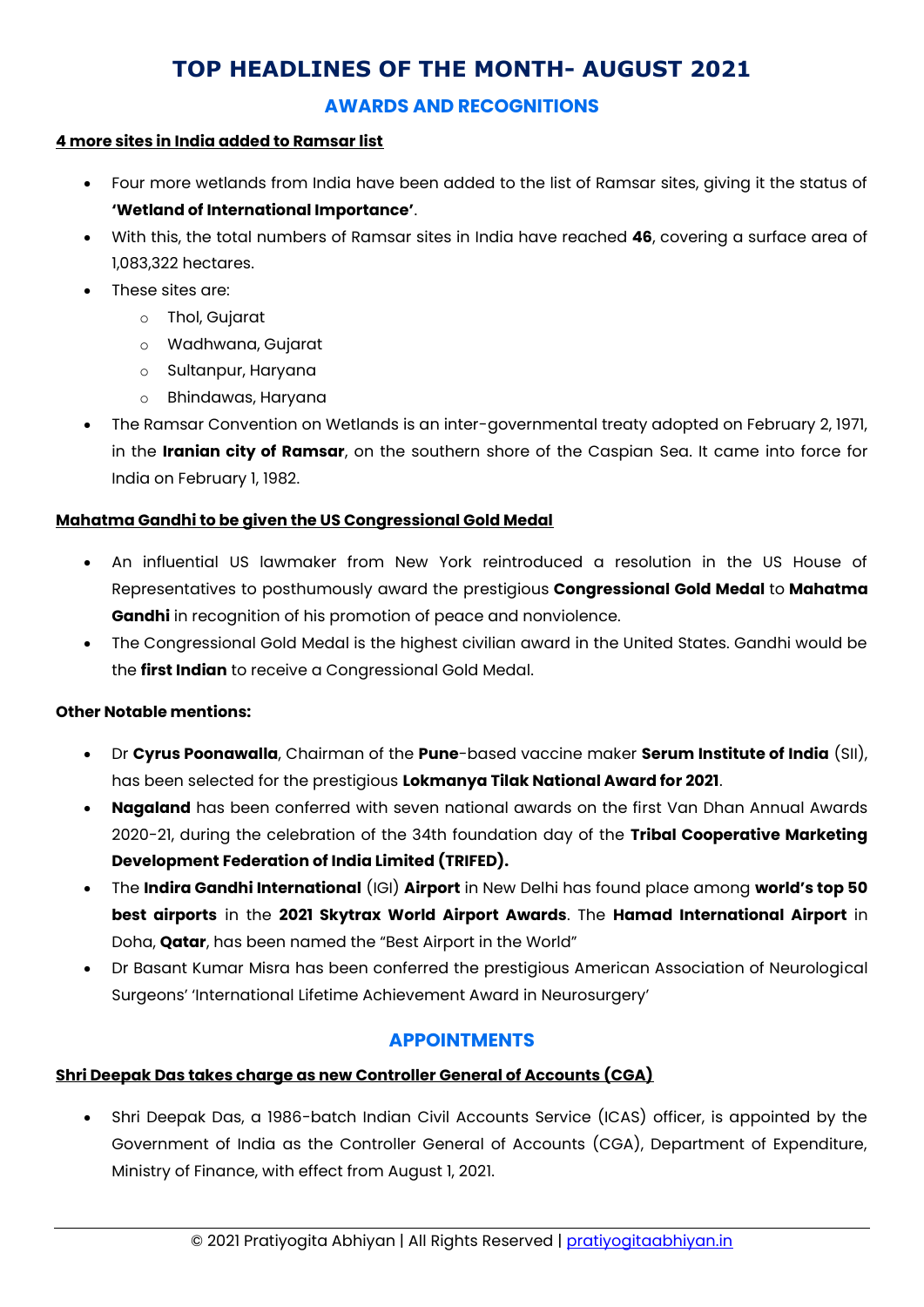- Vice Admiral **SN Ghormade** has assumed charge as the **Vice Chief of Naval Staff** at a formal ceremony in New Delhi.
- Maharashtra Governor, **Bhagat Singh Koshyari** has approved the appointment of retired Bombay high court judge Justice **V M Kanade** as the new **Lokayukta** of Maharashtra, on the advice of the chief minister Uddhav Thackeray.
- The Indian government approved the appointment of **Dr Dhriti Banerjee** as the director of the **Zoological** Survey of India.
- The Appointments Committee of the Cabinet has extended the term of service of **Rajiv Gauba**, as the **Cabinet Secretary of India**, for a further period of one year.
- The Government of India has given a three-year extension to **Rekha Sharma** as **Chairperson** of the **National Commission for Women** (NCW).
- The **Reserve Bank of India** (RBI) has started a public awareness campaign to **warn people against digital banking frauds**. For the new campaign, RBI has roped in Olympic Gold medalist **Neeraj Chopra**.
- Kamlesh Kumar Pant, a 1993-batch IAS officer of Himachal Pradesh cadre, has been appointed as the new chairman of **National Pharmaceutical Pricing Authority** (**NPPA**) by the Appointments Committee of the Union Cabinet.
- **Union Minister** for **Health and Family Welfare**, **Mansukh Mandaviya** has taken over charge as the Chairperson of Stop TB Partnership Board.
- Union Home Ministry appointed Pankaj Kumar Singh as the new Director General of Border Security Force.
- **Adidas** has roped in Tokyo Olympic Silver medalist **Mirabai Chanu** as the face of its ''Stay in Play'' campaign for latest product innovation designed to keep more menstruating women in sports.

#### **NATIONAL CURRENT AFFAIRS**

#### <span id="page-3-0"></span>**World's highest motorable road at 18,600 ft inaugurated in Ladakh**

- **Border Roads Organisation (BRO)** has constructed and black-topped the highest road in the world at **Umlingla Pass** in **Eastern Ladakh**.
- The highest motorable road in the world is situated at an altitude of **19,300 feet**. This is higher than the base camps of Mount Everest.
- The road itself is a 52-km long tarmac stretch through Umlingla Pass, connecting important towns in the Chumar sector of Eastern Ladakh

#### **KVIC's Unique Plastic-Mixed Handmade Paper gets Patent for Invention to Recycle Waste Plastic**

- The innovative **plastic-mixed handmade paper** developed by the **Khadi and Village Industries Commission (KVIC)** to curb plastic pollution is now a patented invention. The handmade paper was developed under Project **REPLAN (Reducing Plastic from Nature)**, launched in 2018 as KVIC's commitment towards Swacch Bharat Abhiyan.
- The patent is issued for 20 years under the Patents Act,1970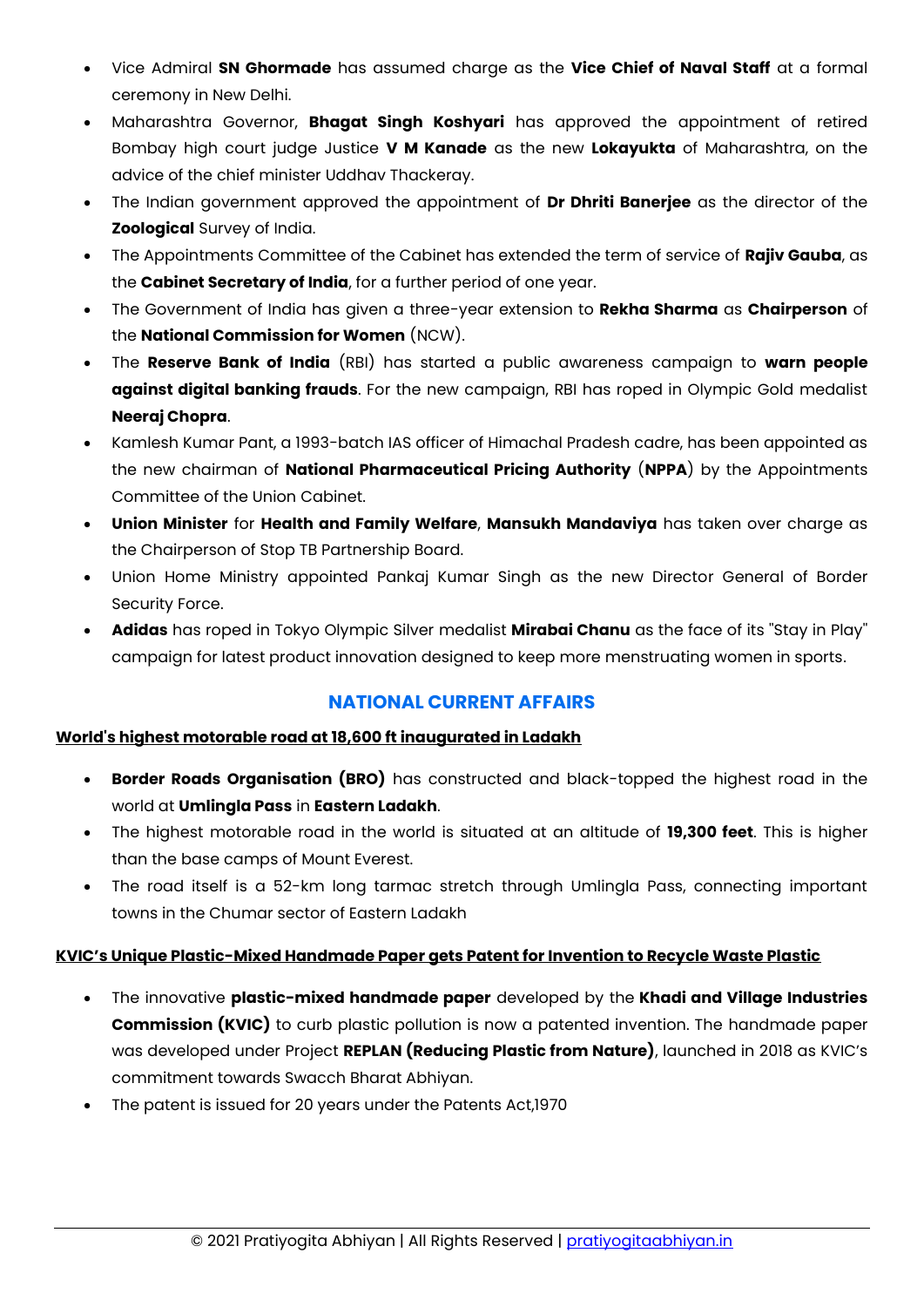#### **India's first cattle genomic chip 'IndiGau' launched in Telangana**

 Dr Jitendra Singh has released India's first cattle genomic chip 'IndiGau' for the conservation of pure varieties of indigenous cattle breeds like, **Gir**, **Kankrej**, **Sahiwal**, **Ongole** etc.

#### **India to take over as President of UNSC on August 1**

- India took over from France to assume the presidency of the United Nations Security Council (UNSC) for the month of August 2021.
- This is the first presidency for India during its 2021-22 tenure as **a non-permanent member** of the UNSC.
- Prime Minister Narendra Modi will be the **first Indian PM** to **preside over a meeting** of the **UNSC**.
- The **theme** of the high-level open debate **was 'Enhancing Maritime Security – A Case for International Cooperation**'

#### **Other notable mentions:**

- The Ministry of External Affairs (MEA) has given a name to India's complex mission of **evacuating** its citizens from **war-torn Afghanistan**, as **'Operation Devi Shakti'**.
- The **world's highest movie theatre** has recently been inaugurated in **Ladakh**, which got its firstever mobile digital movie theatre in the **Paldan area of Leh**, at an altitude of 11,562 feet.
- Prime Minister Narendra Modi has dedicated to the nation the renovated complex of **Jallianwala Bagh Smarak** in Punjab's Amritsar, to mark **102 years** of the Jallianwala Bagh massacre.
	- $\circ$  The historic garden is a memorial of national importance, preserved in the memory of countless revolutionaries, sacrificers, fighters, who were killed in the Jallianwala Bagh Massacre, which occurred on the festival of Baisakhi on 13 April 1919.
- India's Chandrayaan-2 moon mission may have made a hard landing on the lunar surface in 2019, but the orbiter accompanying it has been providing useful information to scientists back on Earth. A research paper revealed that the **Chandrayaan-2 orbiter confirmed the presence of water molecules** (H<sub>2</sub>O) and hydroxyl (OH) on the surface of the moon. The findings were published in the journal Current Science.
- **IIT Madras** has developed India's first indigenous motorized wheelchair vehicle named '**NeoBolt'**, which can be used not only on roads but even on uneven terrains.
- **Meenakashi Lekhi**, the **Minister of State for Culture** of India participated in the G20 Culture Ministers' Meeting on behalf of the Government of India.
- The **Union Law Minister Kiren Rijiju** has virtually attended the eighth meeting of Ministers of Justice of the Shanghai Cooperation Organisation (SCO).
- India organized the **IBSA** (**India, Brazil and South Africa**) Tourism Ministers' meeting through the virtual platform. The **Union Minister of Tourism** of India, **Shri G. Kishan Reddy**, chaired the meeting.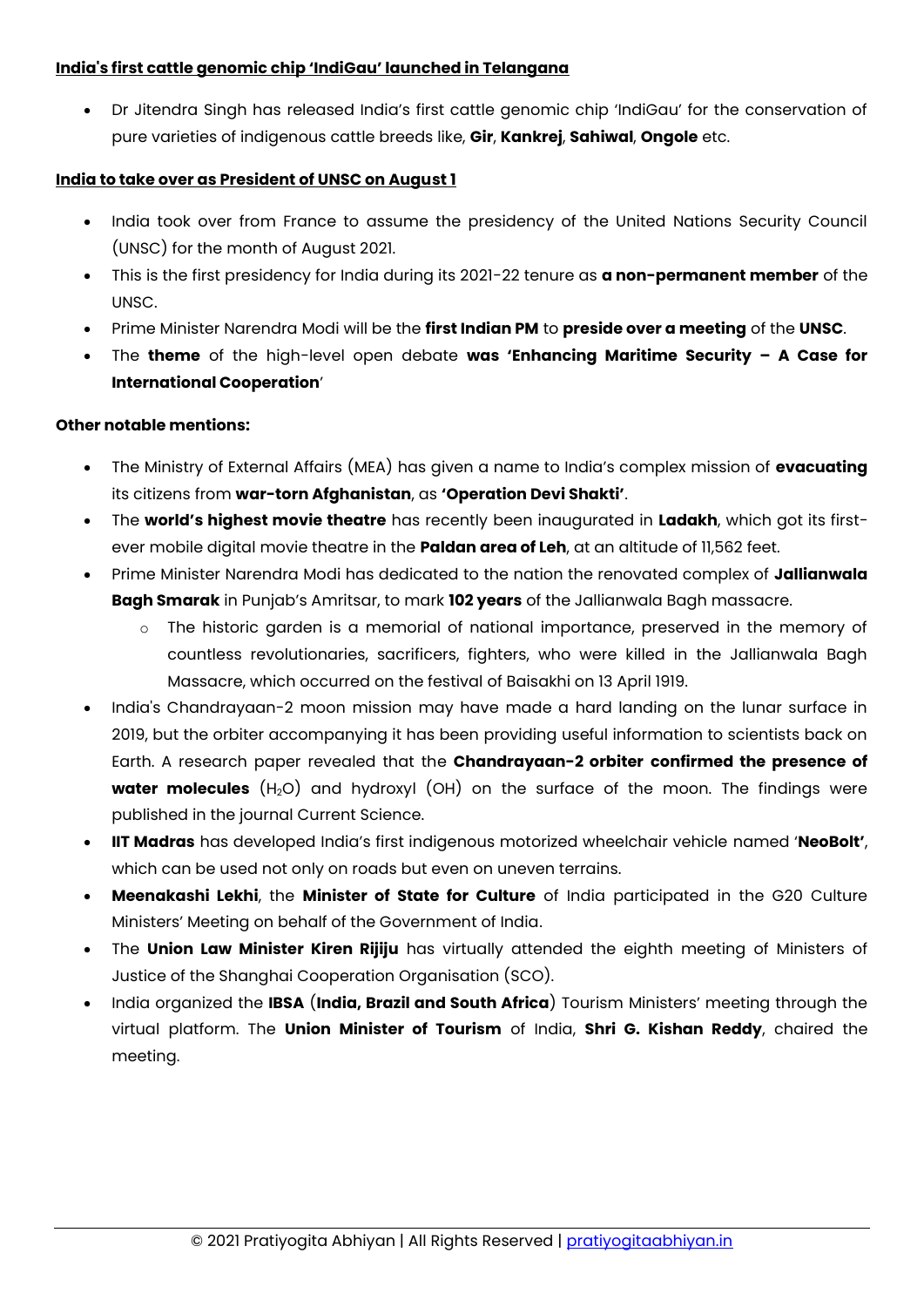#### **STATE CURRENT AFFAIRS**

#### <span id="page-5-0"></span>**West Bengal receives four SKOCH awards for its schemes under Ease of Doing Business initiative**

- The Government of West Bengal has received **four SKOCH awards** for its schemes under the Ease of Doing Business initiative.
- The State scheme '**Silpasathi'**-the online single window portal won the **platinum award** while the **Auto Renewal of Certificate** of Enlistment through online system for urban areas has received the **gold award**.
- Online issuance of trade licences in rural areas and the E-Nathikaran: the online system for registration, preparation and submission of deeds have won two silver awards.

#### **Other Notable mentions:**

- **Karnataka** has become the **first state in the country** to issue the order with regard to the **implementation** of the **National Education Policy 2020**. The state government has issued an order on the implementation of NEP-2020 with effect from the current academic year 2021-2022.
- The All India Institute of Medical Science (**AIIMS**), **New Delhi** has become the first hospital of India to house a **fire station** inside the hospital premises, to meet any emergency.
- In Jammu and Kashmir, Lieutenant Governor **Manoj Sinha** has unveiled a mobile application named **PROOF**, to bring more transparency and accountability in the governance system. **PROOF** stands **for 'Photographic Record of On-site Facility'.**
- Arvind Kejriwal inaugurated the **Country's First Smog Tower**, at Baba Kharak Singh Marg, Connaught Place.
- NTPC has commissioned the **largest floating solar PV project** in India of 25MW power on the reservoir of its Simhadri thermal station in Visakhapatnam, Andhra Pradesh.
- **'Pani Maah'** or **water month** has been launched in **Ladakh** to inform villagers about the importance of clean water.
- Jammu and Kashmir Lieutenant Governor, **Manoj Sinha** has inaugurated the **Bungus Awaam Mela** with grand arrangements for village games, exhilarating local performances, and other activities to celebrate the **75th year of Independence** at Bungus valley in Kupwara district.
- **Kaziranga National Park** (KNP) in **Assam** has become the first national park in India to be **equipped** with **satellite phones**.
- India's cleanest city, **Indore** in Madhya Pradesh, has achieved another feat of being declared as the country's first **'water plus' certified city**, under the Swachh Survekshan 2021.
- **Bhubaneswar** has become the first Indian city to achieve **100 per cent** COVID-19 vaccination.

#### **INTERNATIONAL**

- <span id="page-5-1"></span> The Chief of the **Myanmar** military, **Senior General Min Aung Hlaing** has taken over as the interim **prime minister** of the country by overthrowing Aung San Suu Kyi's ruling party.
- A 19-year old **Pakistani** climber **Shehroze Kashif** became the **youngest person** in the world to reach the **summit of K2 (9,611-metre)**, the second-highest peak in the world.
- **Germany** became the **5 th country** to **sign** the **International Solar Alliance Framework Agreement.**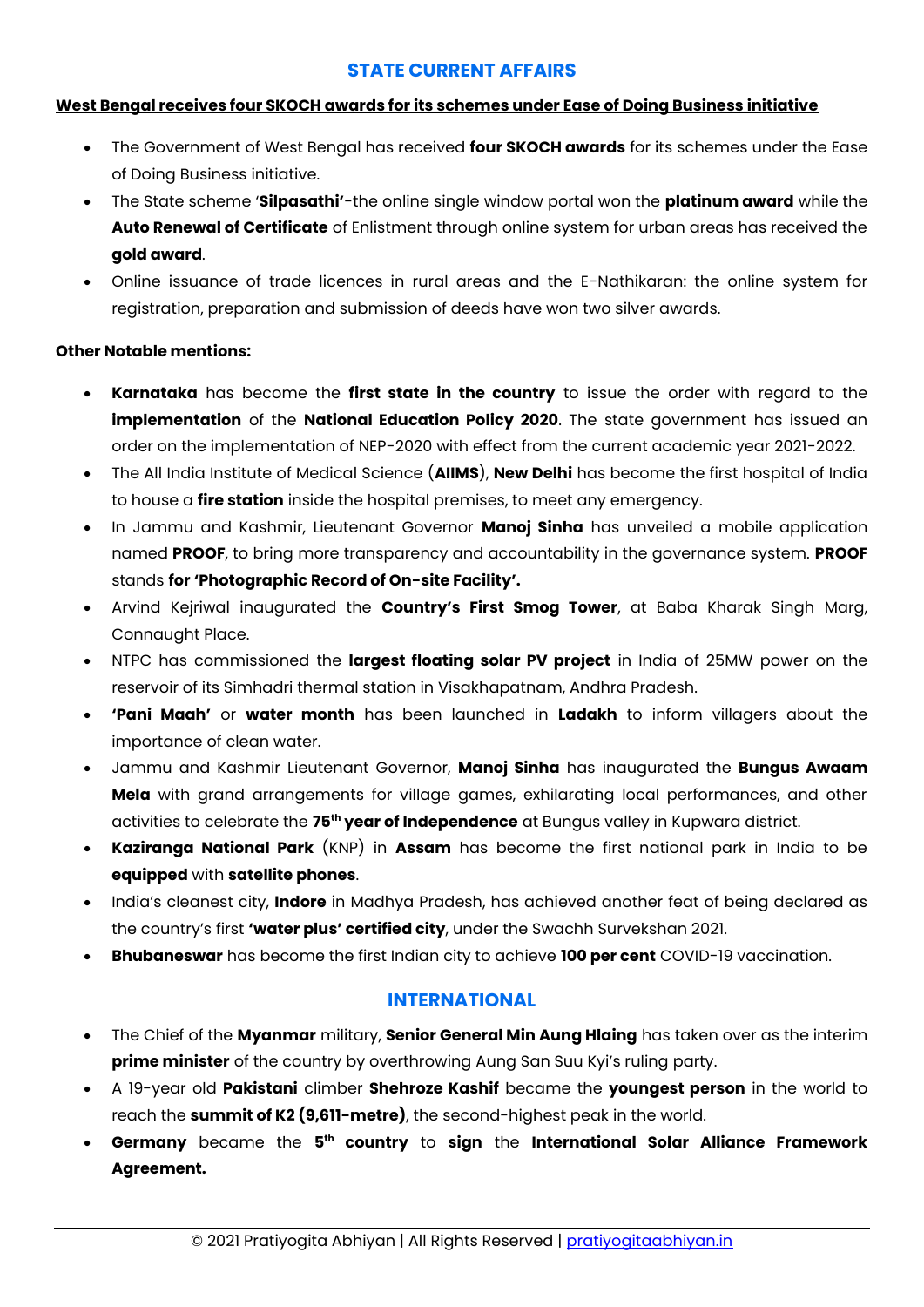- The **Pakistan Army** successfully test-fired a nuclear-capable **surface-to-surface** ballistic missile **Ghaznavi**.
- **World Health Organization** (WHO) has created a **new** advisory group named, **The International Scientific Advisory Group for Origins of Novel Pathogens**, or **SAGO**.
	- o The function of SAGO will be to systematically study the emergence of **future emerging pathogens** with **pandemic potential**, and advise the development in this regard to WHO.
- The world's **largest** and **tallest** observation wheel is set to be unveiled in Dubai, UAE on October 21, 2021. The observation wheel called as '**Ain Dubai'**, is 250 m (820 ft) in height, located at Bluewaters Island.
- The armed force of the country **China**, **Pakistan**, **Mongolia** and **Thailand** will take part in a multinational peacekeeping exercise named **"Shared Destiny-2021**".

#### **SPORTS CURRENT AFFAIRS**

- <span id="page-6-0"></span> **Lionel Messi** joined star-packed **Paris St Germain (PSG)** after leaving Barcelona, the club where he had begun, after 21 years.
- India's **Sumit Antil** has won the **gold medal** in the **men's javelin throw** F64 final event at the Tokyo **Paralympics**, and in the process set a new world record throw of 68.55m. The 23-year-old Sumit hails from Sonepat in **Haryana.**
- **Esteban Ocon**, of France, has won the **Hungarian Grand** Prix 2021.
- Max Verstappen (Red Bull Netherlands) has been declared the winner of the Belgian Grand Prix 2021.
- Sri Lanka left-arm seam bowling all-rounder, Isuru Udana has announced his retirement from international cricket
- **United States** clinched an exhilarating 1-0 extratime win over defending champion Mexico to claim a seventh **CONCACAF Gold Cup.**
- **Union Minister** for **Youth Affairs** and **Sports**, **Anurag Singh** Thakur launched the theme song for the **Indian Paralympic contingent** titled **"Kar De Kamaal Tu".** The composer and singer of the song is **Sanjeev Singh**, a Divyang cricket player from Lucknow.
- Indian **men's hockey team** defeated Germany to win their first-ever Olympic medal in **41 years**. Before this podium finish for bronze, India last climbed up the Olympic podium in **1980**, when it won its 8th gold at the Games
- Shooter **Avani Lekhara** has scripted history as she became the **first Indian woman to win a gold medal** at the **Paralympics**, firing her way to the top of the podium in the R-2 women's **10m Air Rifle** Standing SH1 event.
- **James Anderson** overtook Anil Kumble's tally of 619 Test wickets to become the t**hird-highest wicket-taker** in **Test cricket**.
- **Durand Cup**, **Asia's oldest and world's third oldest football tournament**, is all set to make a comeback, after a year's gap. The 130th edition of the Durand Cup is scheduled to be held in Kolkata.
- World Cup-winning U19 India captain, Unmukt Chand has announced his retirement from cricket in India.
- The 20-year-old Chess player Harshit Raja from Pune, Maharashtra has become the 69th Grandmaster of India in Chess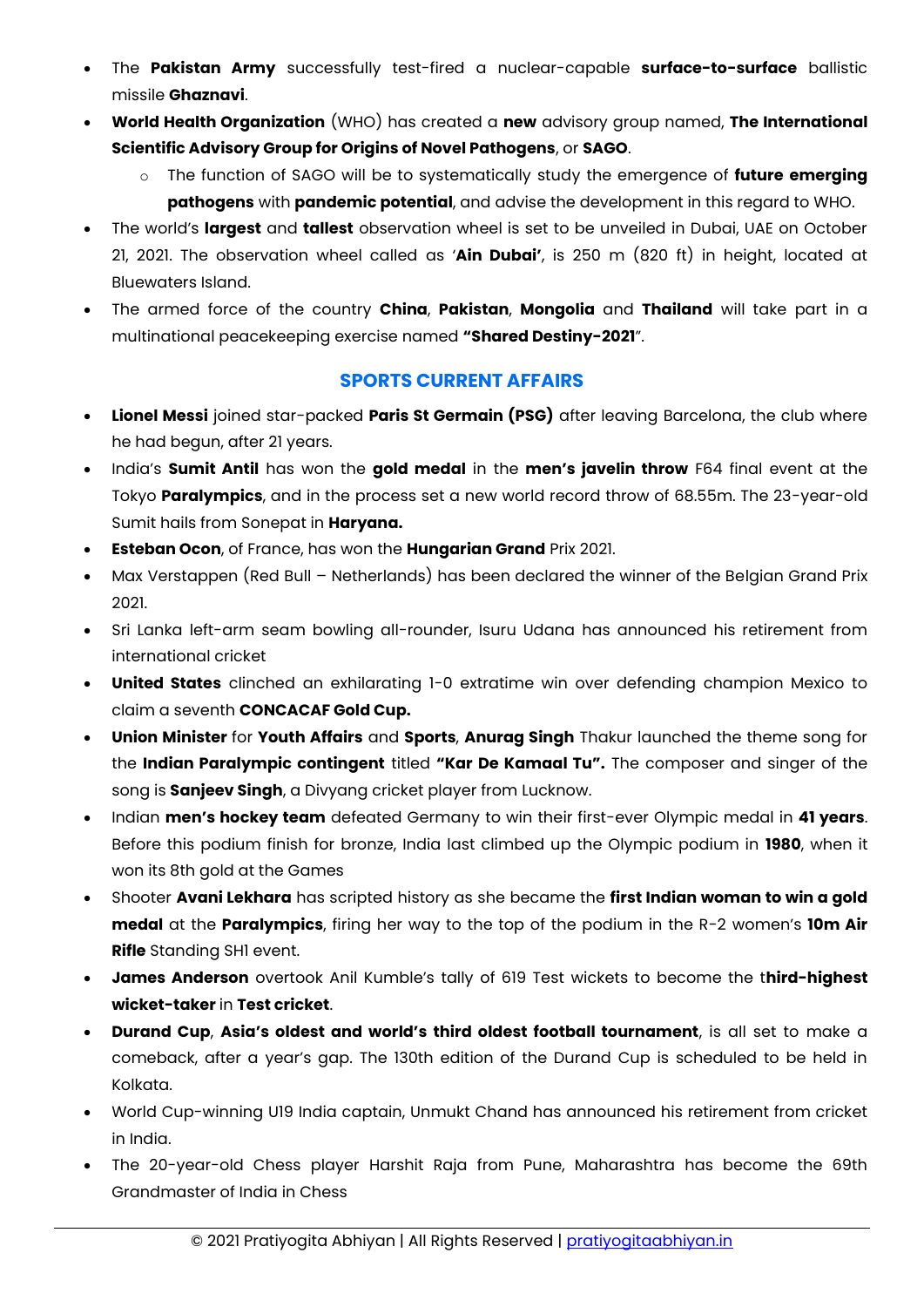- The Odisha government will sponsor the Indian Hockey teams for 10 more years after the current sponsorship ends in 2023, Chief Minister Naveen Patnaik announced.
- The 2021 edition of the World Athletics U20 Championships has been started in Nairobi, Kenya
- Mariyappan Thangavelu, 2016 Rio Paralympic Games gold medalist will be replaced by Asian Games gold medalist Tekchand as the new flagbearer of India at the opening ceremony
- South African cricketer Dale Steyn has announced his retirement from all forms of cricket.
- Indian all-rounder cricketer, Stuart Binny has announced his retirement from all forms of cricket on August 30, 2021.

#### **RANKS AND REPORTS**

- <span id="page-7-0"></span> India is **ranked 122nd** on a new **Global Youth Development Index 2020**, released by the **Commonwealth Secretariat** in London.
	- o **Singapore** ranked **topmost** followed by Slovenia, Norway, Malta and Denmark.
	- o Chad, South Sudan, Afghanistan and Niger came last respectively
- Uttar Pradesh's **Ghaziabad** was adjudged the **second** most polluted city out of the 50 'most polluted cities' in the world in 2020 by a report prepared by British company **HouseFresh**.
	- o Preceding Ghaziabad, the Chinese city of **Hotan** in **Xinjiang province** has been named the **most polluted city**.
	- o According to the report, **Bangladesh** was the **most polluted country** across the world in 2020, **followed by Pakistan**, **India** and **Mongolia**.
	- o Meanwhile, **Judbury** in **Australia** bagged the **top position**.
- **Apple** is the **world's most valuable company** (USD 2,443 billion) according to the **Hurun Global** 500 Most Valuable Companies list 2021.
- **Reliance Industries** (USD 188 billion) ranked at **57** is the **top Indian company** in the list.
- **Copenhagen**, the capital city of Denmark, has been named as the **world's safest city** released by the **Economist Intelligence Unit** (EIU).
	- o **New Delhi** and **Mumbai** have found a place in the index. New Delhi is placed at **48th** position, while **Mumbai** is at **50th** place.
	- o **Yangon** of Myanmar is at the **bottom of the index**, as least safe city.

#### **BOOKS AND AUTHORS**

- <span id="page-7-1"></span> Renowned novelist **Kunal Basu**'s new work of fiction, **In An Ideal World**, will be released next year, Penguin Random House India (PRHI) announced.
- A new book titled **"Balakot Air Strike: How India Avenged Pulwama"**, published by Garuda Prakashan, is written by Navy veteran **Manan Bhatt**.
- Veteran actor Shabana Azmi has launched the book titled "**The Year That Wasn't – The Diary of a 14- Year-Old"**, which is penned by Kolkata girl **Brisha Jain.**
- A book titled "**How the Earth Got Its Beauty**" authored by **Sudha Murty,** released.
- A book titled "**The Earthspinner**" authored by award-winning novelist **Anuradha Roy**.
- CDS General Bipin Rawat was presented a book "**OPERATION KHUKRI**" by authors Major General Rajpal Punia & Ms Damini Punia. The book highlights the Indian Army's successful **rescue mission in Sierra Leone** as part of the United Nations.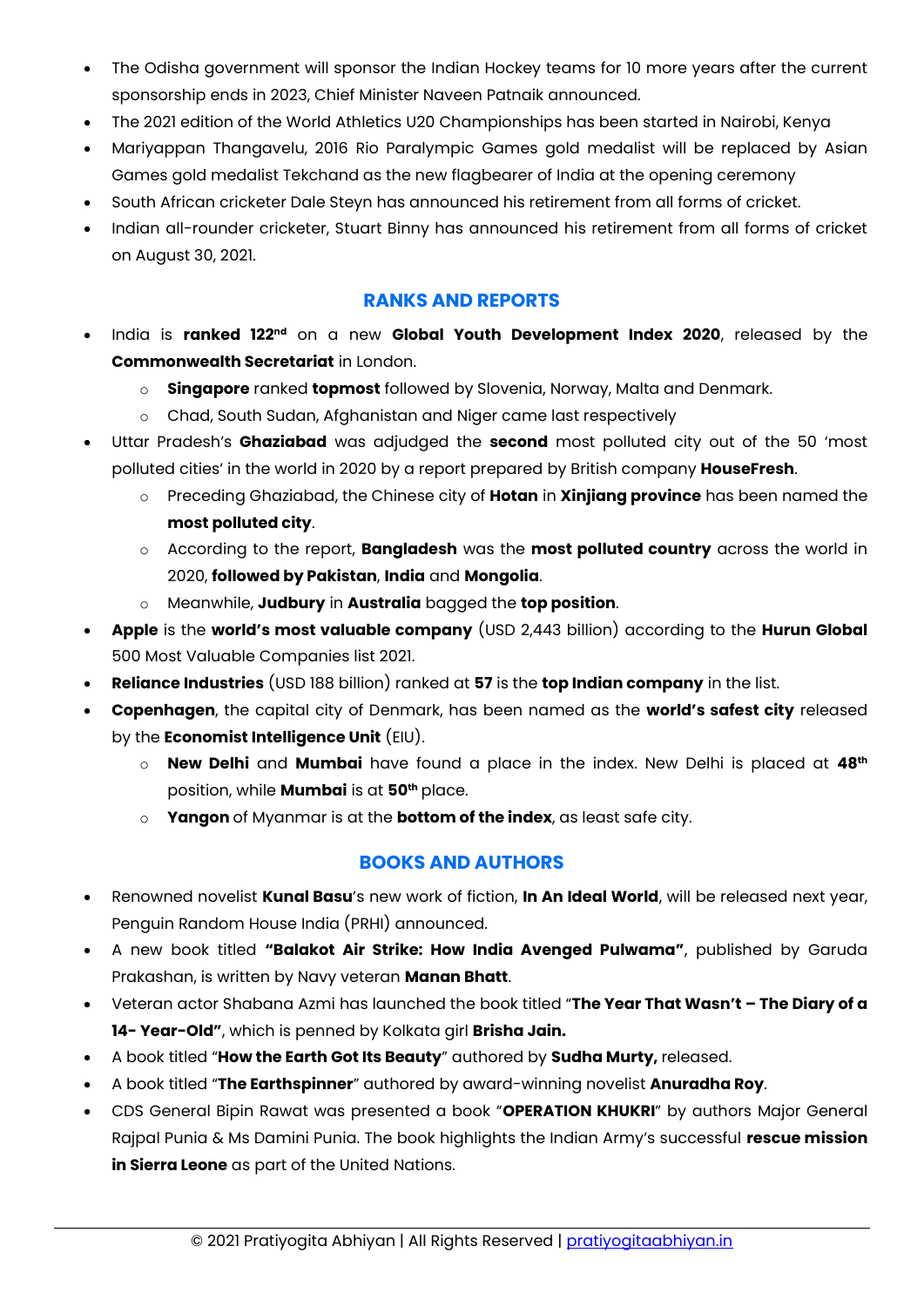#### **ECONOMY**

#### <span id="page-8-0"></span>**RBI announces its bi-monthly monetary policy**

- The Marginal Standing Facility (MSF) rate and bank rates remain unchanged:
	- o Policy Repo Rate: 4.00%
	- o Reverse Repo Rate: 3.35%
	- o Marginal Standing Facility Rate: 4.25%
	- o Bank Rate: 4.25%
	- o CRR: 4%
	- o SLR: 18.00%
- Governor of the Reserve Bank of India Chairperson, ex officio: Shri **Shaktikanta Das**.
- **Deputy Governor** of the Reserve Bank of India, in charge of Monetary Policy– Member, ex officio: Dr **Michael Debabrata Patra**.

#### **SPORTS**

#### <span id="page-8-1"></span>**Tokyo Olympics 2020 Closing Ceremony Highlights**

- This was for the **fourth time** that Japan hosted the Olympic Games, after previously hosting the Tokyo 1964 (Summer), Sapporo 1972 (Winter), and Nagano 1998 (Winter) games. Apart from this, **Tokyo** is the **first Asian city** to hold the Summer Games **twice**.
- Medal Tally: The **United States** has **topped** the overall medal table with 113 medals, which includes 39 Gold, 41 Silver and 33 Bronze Medal.
- Indian Contingent managed to win 7 medals comprising 1 Gold, 2 Silver and 4 Bronze Medals. The country stood at the **48th** position in the medal table out of 86 countries.
- India finished the Games with its **best-ever Olympic medal tally** of 7 in Tokyo Games 2020, surpassing the previous best record of 6 medals at the 2012 London Olympics.
- **MC Mary Kom**, and men's hockey team skipper, **Manpreet Singh**, were **flag-bearers** for the Indian contingent at the **opening ceremony**.
- Bronze-medalist **Bajrang Punia** was the **flag-bearer** at the **closing ceremony** of the event.
- Indian Medal Winners List
- **Gold**
	- o Men's **Javelin** Throw: **Neeraj Chopra**
- **Silver**
	- o Women's 49kg Weightlifting: **Mirabai Chanu**
	- o Men's Freestyle 57kg Wrestling: **Ravi Dahiya**
- **Bronze**
	- o Women's Welterweight boxing: **Lovlina Borgohain**
	- o Women's Singles Badminton: **PV Sindhu**
	- o Men's 65kg Freestyle Wrestling: **Bajrang Punia**
	- o Men's hockey: **India men's hockey team**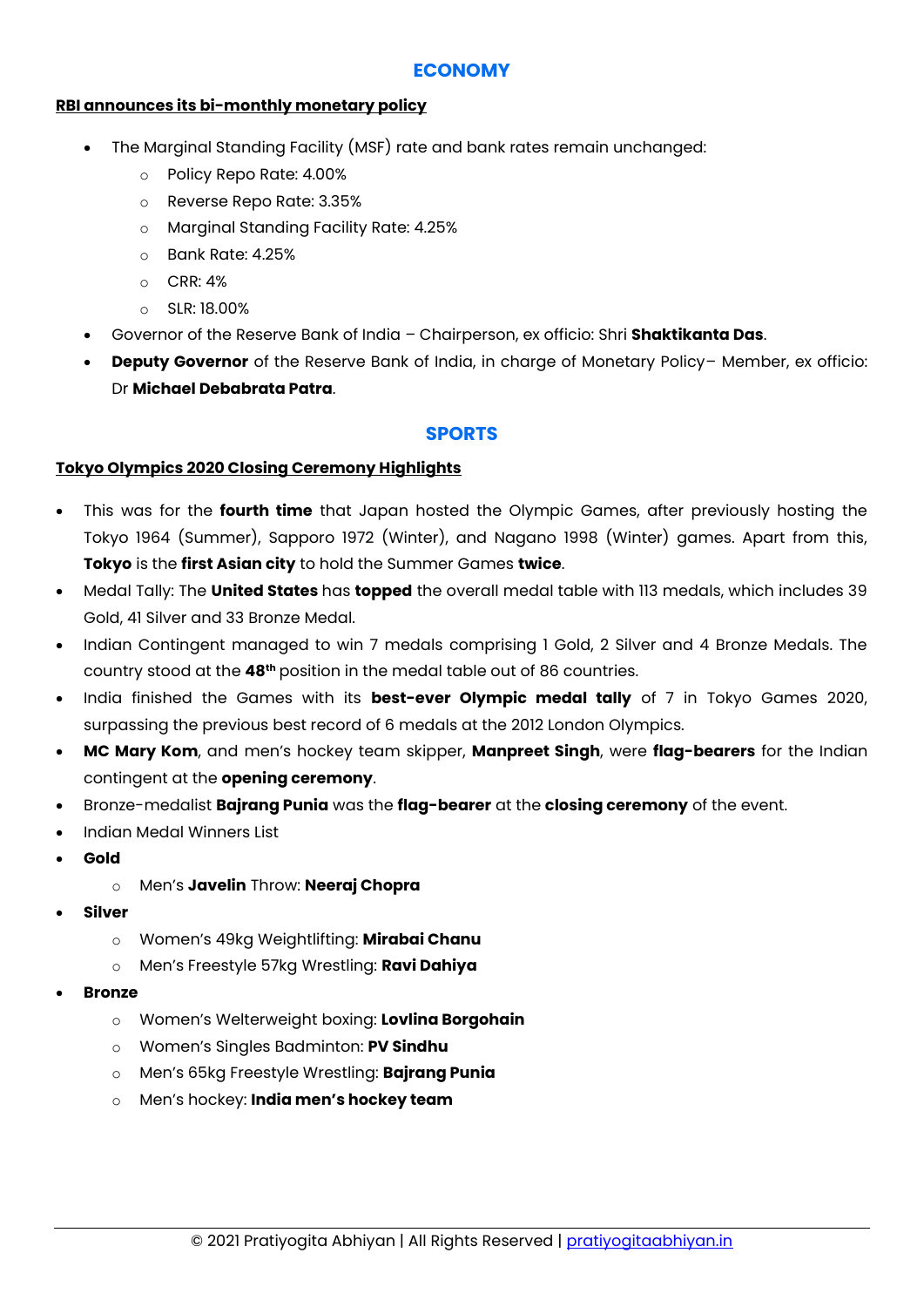#### **Khel Ratna Award renamed as Major Dhyan Chand Khel Ratna Award**

- Major Dhyan Chand, whose birthday is celebrated as **National Sports Day**, won three Olympic golds for the country in Hockey.
- About the award: The award was inaugurated in **1991-92**, the award comprises a medallion, a certificate, and a cash prize of **₹ 25 lakh**.
- The **first recipient** of the Khel Ratna was chess legend, **Viswanathan Anand**.
- **Deepa Malik**, the **first Indian woman** to win a medal in Paralympics, was conferred the Rajiv Gandhi Khel Ratna Award.

#### **IMPORTANT DAYS AND THEMES**

- <span id="page-9-0"></span> The **World Breastfeeding Week** (WBW) is marked every year in the **first week of August**, between 1 to 7 August, to raise awareness on the importance of breastfeeding for mothers and infants.
	- o The theme of the World Breastfeeding Week 2021 is **"Protect Breastfeeding: A Shared Responsibility".** The annual week is organized by WABA, WHO and UNICEF since **1991**.
- In India, **"Muslim Women's Rights Day"** is celebrated across the nation on August 01 to celebrate the enactment of the law against Triple Talaq.
	- o The first Muslim Women's Rights Day was observed in **2020**.
	- o The Government of India enacted the law against Triple Talaq on **August 01, 2019** to make the social malpractice of Triple Talaq a criminal offence.
- Annually **6th of August** marks the anniversary of the atomic bombing in **Hiroshima** during World War II.
	- o The **horrific** incident took place on August 6, 1945, when the United States dropped an atomic bomb named "Little Boy", on the town of Hiroshima in Japan.
	- o This bomb attack was done with the **motive to end** the Second World War in 1945.
	- o This day is remembered to promote peace and spread awareness about the danger of nuclear energy and nuclear weapons. 2021 marks the **76th anniversary** of the world's first atomic bombing.
- The 79th anniversary of the **August Kranti Din** or **Quit India Movement**, which is considered as one of the important milestones in the history of the freedom struggle of our country, is being observed on **8 August 2021.**
	- o On 8 Aug 1942, Mahatma Gandhi gave a clarion call to end British rule and launched the Quit India Movement at the session of the All-India Congress Committee in Mumbai.
- United Nations observes the International Day of the World's Indigenous Peoples on 09th August every year.
	- o The theme for 2021 is "Leaving no one behind: Indigenous peoples and the call for a new social contract."
- **Japan** commemorates the **9th of August** every year as **Nagasaki day**.
	- $\circ$  On August 9, 1945, the United States dropped an atomic bomb on Nagasaki, Japan. It was code-named **"Fat Man"** due to the design of the bomb as it had a wide, round shape. This happened 3 days after dropping an atomic bomb on Hiroshima.
- **World Lion Day** is observed globally on August 10 every year.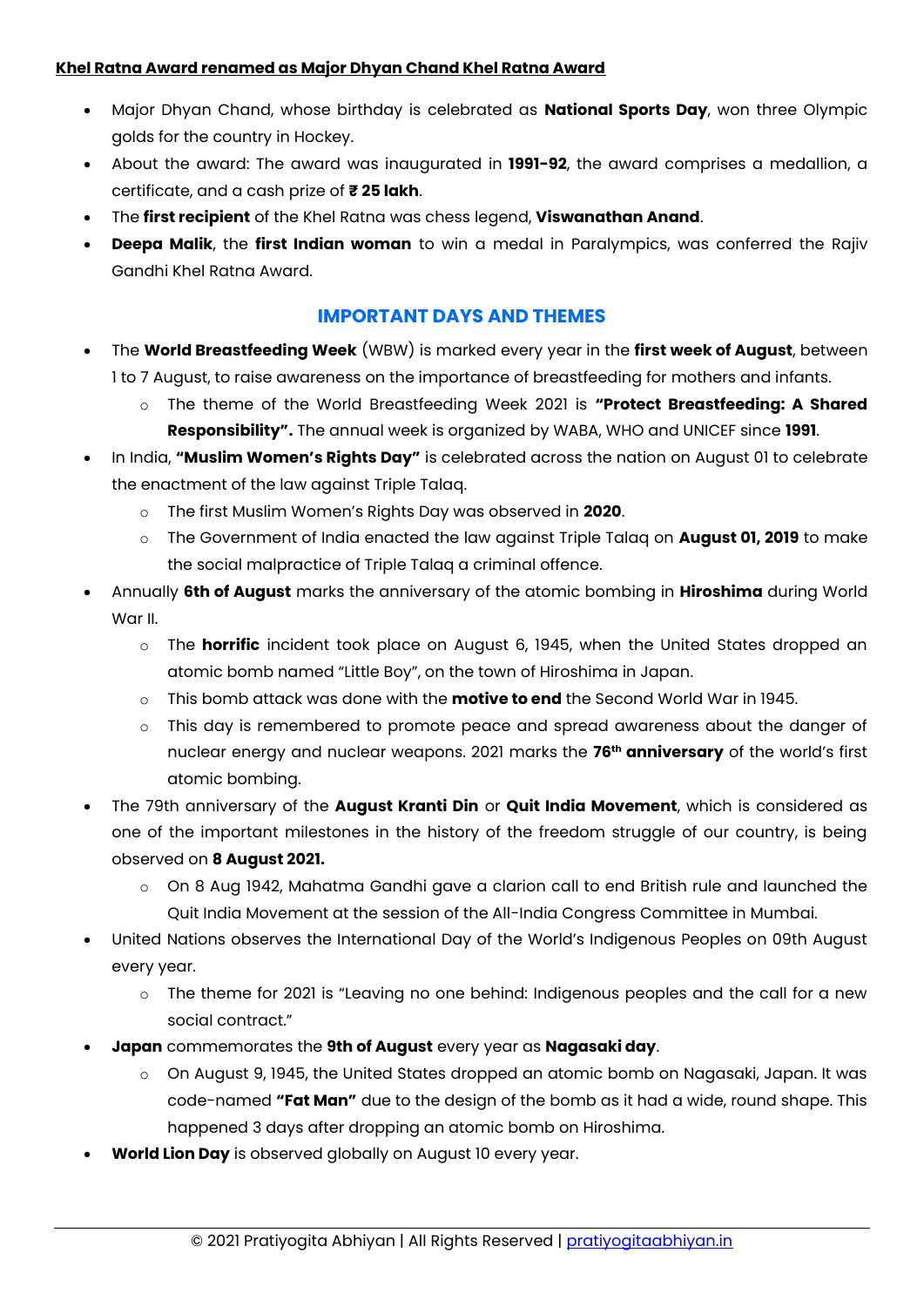- The **International Youth Day** is observed on August 12 annually to draw the attention of governments and others towards youth issues worldwide.
- World Organ Donation Day is celebrated every year on August 13.
- Prime Minister Narendra Modi has declared that, **August 14** will be observed as **'Partition Horrors Remembrance Day'** or **'Vibhajan Vibhishika Smriti Diwas'**, in memory of people's struggles and sacrifices during the partition of the country in 1947.
- World Photography Day is celebrated on 19 August every year.
- World Mosquito Day is observed on 20 August annually to raise awareness about the causes of malaria and how it can be prevented.
- Every year India observes **Sadbhavana Diwas** on **August 20** to commemorate the birth anniversary of late erstwhile Prime Minister, Rajiv Gandhi.
	- o This year on 20th August 2021, we are going to celebrate the 77th birth anniversary of former Prime Minister Rajiv Gandhi.
	- o The Indian National Congress instituted Rajiv Gandhi **Sadbhavana Award in 1992**, a year after his death.
- **Akshay Urja Diwas** (Renewable Energy Day) is observed every year on **20 August** to raise awareness about the developments and adoption of renewable energy in India.
- World Senior Citizen Day is observed globally on August 21 every year.
- In 2021, India is observing the **Sanskrit Week from August 19 to August 25, 2021**, to promote, popularise and cherish the importance of ancient language.
	- o In 2021, Sanskrit Day will be celebrated on August 22, 2021. The day is celebrated on the **full moon** day of the month of **Shravan**, which also marks the occasion of **Raksha Bandhan** each year
- **Women Equality Day** is celebrated annually on **August 26**. It is celebrated to make the anniversary of the 19th Amendment to the **United States Constitution** giving women the **right to vote**.
- The **International Day against Nuclear Tests** is observed globally on **29th August**.
- Every year, **29th August** has been observed as **National Sports Day** in India. The first National Sports Day was celebrated on 29th August 2012, on the birth anniversary of **Major Dhyan Chand** who was the star of hockey team of India.

#### **OBITUARY**

#### <span id="page-10-0"></span>**Eminent Bengali writer Buddhadeb Guha, has passed away.**

- Buddhadeb Guha the author of many notable works such as "Madhukari" (Honey Gatherer), "Koeler Kachhe" (Near the Koel bird) and "Sobinoy Nibedon" (Humble Offering).
- He also won several awards including Ananda Purashkar in 1976, Shiroman Purashkar and Sharat Puraskar.

#### **Noted Kerala Cartoonist, sculptor and folk singer, P.S. Banarji has passed away.**

 A recipient of the Lalithakala Akademi Fellowship, Banarji was noted for his Ayyankali and Buddha sculptures at Venganur and Koduman.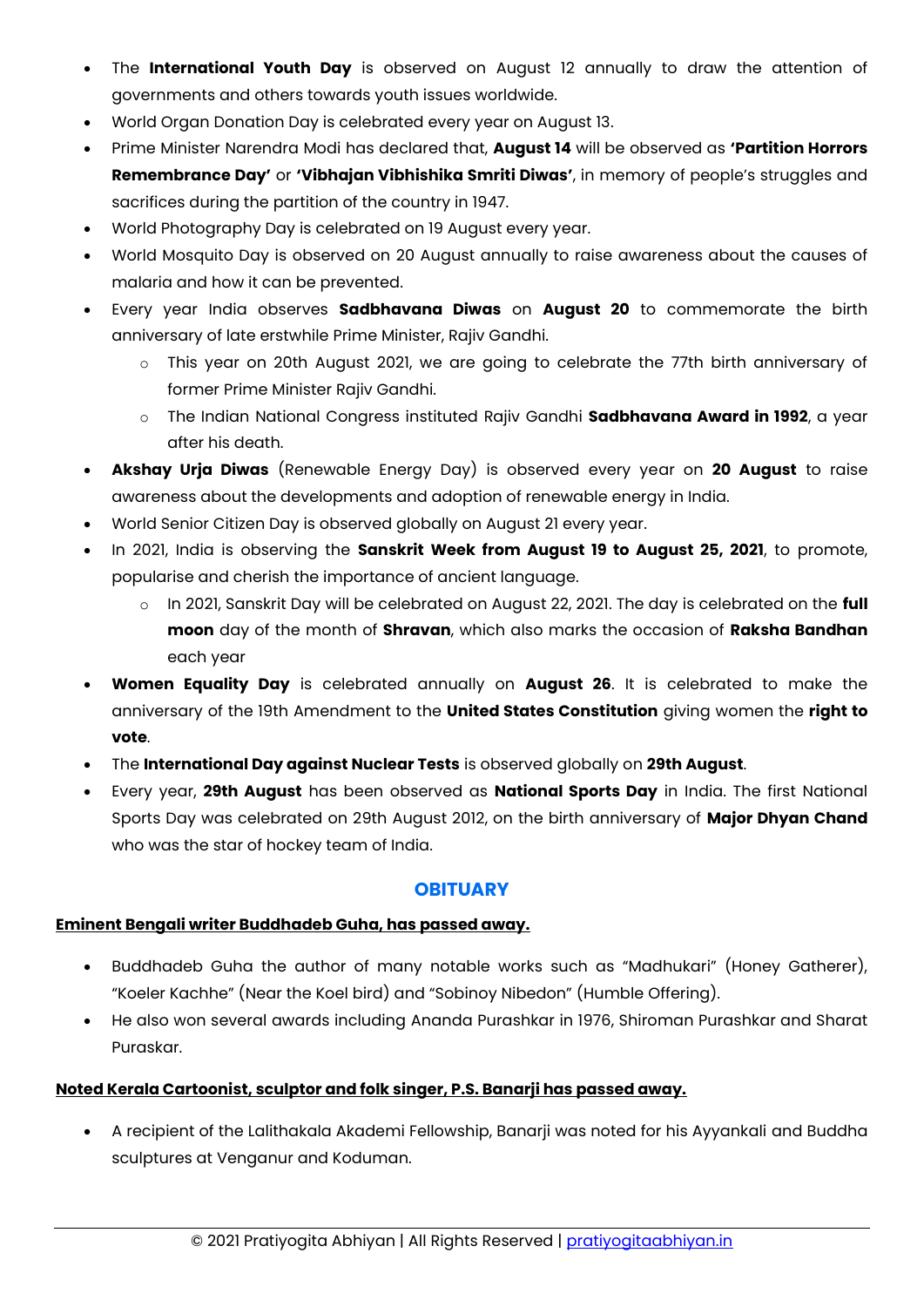#### **Eminent India-international footballer Chinmoy Chatterjee has passed away.**

- Eminent India-international footballer Chinmoy Chatterjee, who played for the three Maidan heavyweights in his prime in the 1970-80s, has passed away.
- He was a member of the Indian team at the **1978 Bangkok Asian Games** where they finished fourth in the quarterfinal league.

#### **Maki Kaji, the creator of puzzle Sudoku passed away**

 Maki Kaji, the creator of puzzle Sudoku passed away at the age of 69 years due to bile duct cancer. He was known as the father of Sodoku and was from Japan.

#### <span id="page-11-1"></span><span id="page-11-0"></span>**CURRENT AFFAIRS MULTIPLE CHOICE QUESTIONS- AUGUST 2021**

#### **AWARDS AND HONOURS**

- 1. **Bhindawas is located in which state that has been recognized as a Ramsar site?**
	- [A] Gujarat
	- [B] Uttarakhand
	- [C] Haryana
	- [D] Himachal Pradesh

Correct Answer – [C] Haryana

**Explanation:** Four more wetlands from India have been added to the list of Ramsar sites, giving it the status of 'Wetland of International Importance'. These sites are: Thol, Gujarat, Wadhwana, Gujarat, Sultanpur, Haryana, Bhindawas, Haryana

- 2. **Who has been awarded the National Youth Award for displaying exemplary leadership qualities?**
	- [A] Ram Singh Sharma
	- [B] Ramesh Sipi
	- [C] Mohammad Azam
	- [D] Divya Kumari Dutta

Correct Answer – [C] Mohammad Azam

**Explanation:** Mohammad Azam from Karimnagar district in Telangana has been awarded the National Youth Award recently by the Union Youth Affairs and Sports Minister Anurag Singh Thakur in Delhi for displaying exemplary leadership qualities. He has conducted several awareness programmes related to blood donation, organ

donation and plantation programmes under the Haritha Haram project.

- 3. **Name the following, who has been awarded Kirti Chakra in Gallantry awards 2021.**
	- [A] Altaf Hussain Bhat
	- [B] Perminder Antil
	- [C] Chitesh Kumar
	- [D] Manjinder Singh

Correct Answer – [A] Altaf Hussain Bhat

- 4. **Which Indian airport has been ranked as the best airport of the country as per the 2021 Skytrax World Airport Awards list?**
	- [A] Mumbai Airport
	- [B] Hyderabad Airport
	- [C] Bengaluru Airport
	- [D] Delhi Airport

Correct Answer – [D] Delhi Airport

**Explanation:** Hamad International Airport in Doha, Qatar has been named as the Best Airport in the World in 2021 Skytrax World Airport Awards.

- 5. **Which sports award has been renamed as Major Dhyan Chand Khel Ratna Award?**
	- [A] Arjuna Award
	- [B] Rajiv Gandhi Khel Ratna Award
	- [C] Dronacharya Award
	- [D] Dhyan Chand Award

Correct Answer – [B] Rajiv Gandhi Khel Ratna Award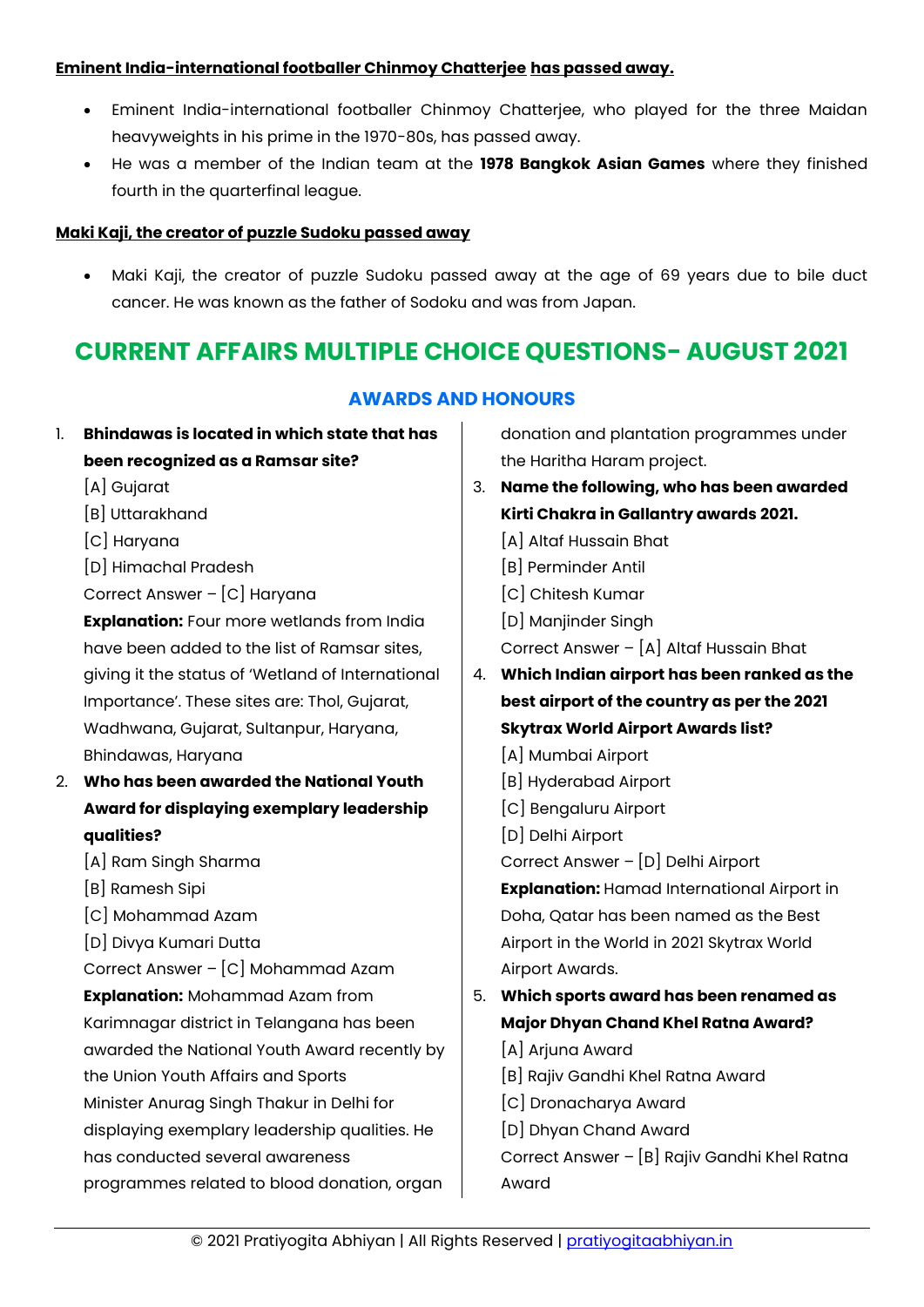- 6. **How many Tiger Reserves have received the accreditation of the Global Conservation Assured Tiger Standards (CA|TS) 2021?**
	- $[A]$  14
	- [B] 18
	- $[C]$  20
	- [D] 25

Correct Answer – [A] 14

**Explanation:** From India, 14 tiger reserves have received the accreditation of the Global Conservation Assured Tiger Standards (CA|TS), on the occasion of International Tiger Day on July 29, 2021. The National Tiger Conservation Authority (NTCA) recognized the 'BaghRakshaks' for their efforts in protecting Tigers and forests. The NTCA's quarterly newsletter STRIPES was also released during the event. **The 14 tiger reserves of India that** 

#### **have received prestigious global**

**accreditation from CA|TS are: ,** Mudumalai and Anamalai Tiger Reserves, Tamil Nadu, Bandipur Tiger Reserve, Karnataka, Parambikulam Tiger Reserve, Kerala, Sunderbans Tiger Reserve, West Bengal, Dudhwa Tiger Reserve, Uttar Pradesh, Valmiki Tiger Reserve, Bihar, Pench Tiger Reserve, Maharashtra, Satpura, Kanha and Panna Tiger Reserves, Madhya Pradesh.

- 7. **Who has been has been selected for the prestigious Lokmanya Tilak National Award for 2021?**
	- [A] Krishna Ella
	- [B] Sonam Wangchuk
	- [C] Kailash Satyarthi
	- [D] Cyrus Poonawalla
	- Correct Answer [D] Cyrus Poonawalla

#### **APPOINTMENTS & RESIGNATIONS**

- <span id="page-12-0"></span>1. **Who is present home secretary whose term has been extended for one year?**
	- [A] Ajay Kumar Bhalla
	- [B] Rajeev Kumar
	- [C] Shri Sushil Chandra
	- [D] AC Pandey

Correct Answer – [A] Ajay Kumar Bhalla

- 2. **In August 2021, who has been appointed Secretary (Security), Cabinet Secretariat?**
	- [A] Amitendra Nath Sinha
	- [B] Sanjeeb Panda
	- [C] Sudhir Kumar Saxena
	- [D] Jay Narayan Pankaj

Correct Answer – [C] Sudhir Kumar Saxena

#### 3. **Who has been reappointed as the Chairperson of National Commission for Women (NCW)?**

- [A] Maneka Gandhi
- [B] Rekha Sharma
- [C] Rekha Srivastav

[D] Rakhi Bidlan Correct Answer – [B] Rekha Sharma

- 4. **Which state has named Indian women's hockey team player Vandana Kataria as the state's Department of Women Empowerment and Child Development brand ambassador?**
	- [A] Uttar Pradesh
	- [B] Uttarakhand
	- [C] Bihar
	- [D] Gujarat

Correct Answer – [B] Uttarakhand

- 5. **Who has been appointed as director of the 105-year-old Zoological Survey of India (ZSI)?**
	- [A] Mini Ipe
	- [B] Noopur Chaturvedi
	- [C] Neha Parikh
	- [D] Dhriti Banerjee

Correct Answer – [D] Dhriti Banerjee

6. **Who has been appointed as the Executive Director (ED) of Reserve Bank of India with effect from August 20, 2021?**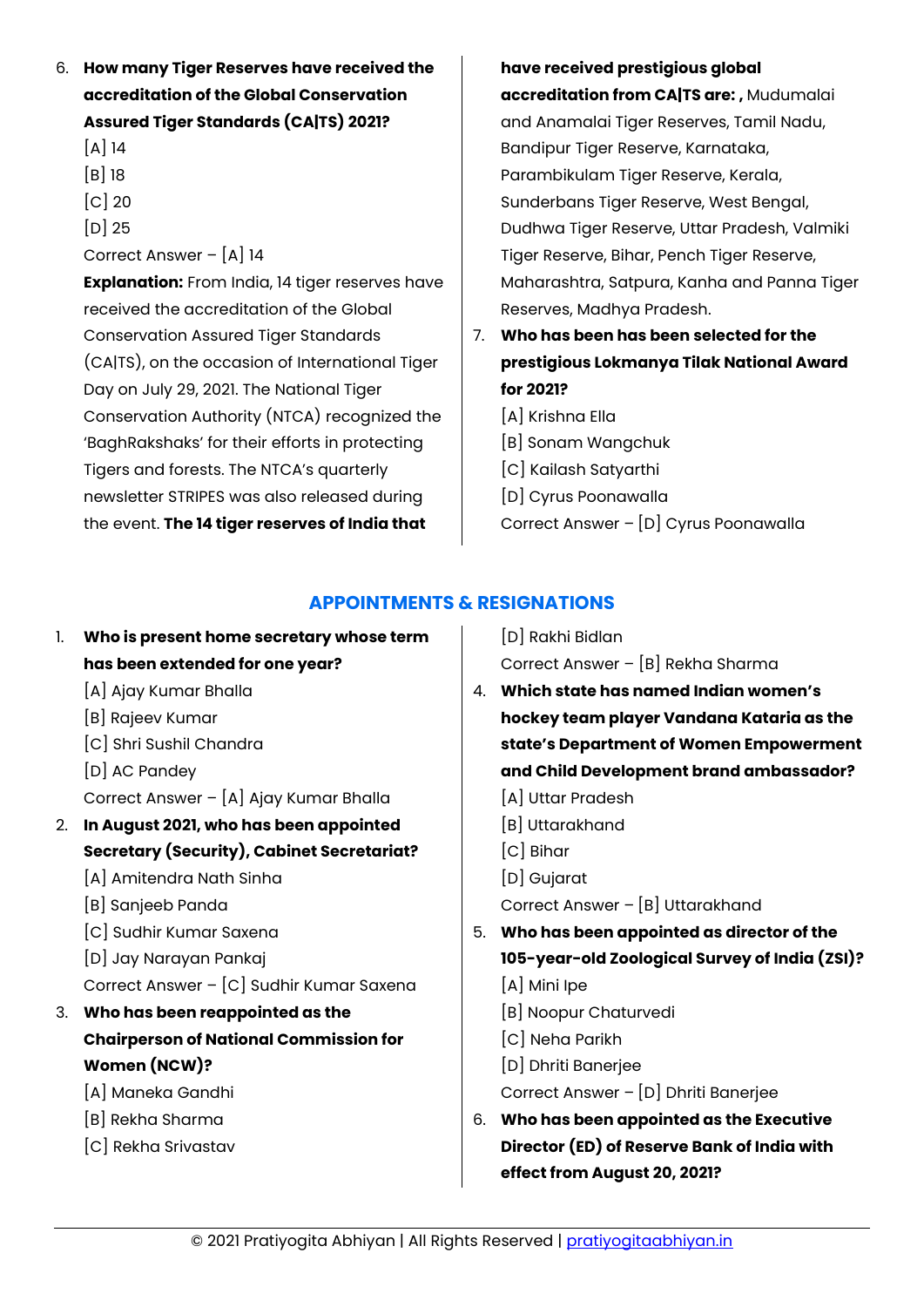- [A] Ajay Kumar
- [B] Nitin Chugh
- [C] Upma Goel
- [D] Arunava Banerjee
- Correct Answer [A] Ajay Kumar
- 7. **Who has been reappointed as the Managing Director (MD) and Chief Executive Officer (CEO) of ICICI Bank?**
	- [A] Chandra Kochar
	- [B] Sandeep Bakshi
- [C] Anup Bagchi
- [D] Sandeep Batra

Correct Answer – [B] Sandeep Bakshi

- 8. **\_\_\_\_\_\_\_ has taken over as the Controller General of Accounts (CGA) on August 01, 2021.**
	- [A] Deepak Das
	- [B] Rohit Tiwari
	- [C] Hem Pandey
	- [D] Ravi Verma
	- Correct Answer [A] Deepak Das

#### **NATIONAL CURRENT AFFAIRS**

- <span id="page-13-0"></span>1. **Which is the first state in the country to officially implement the National Education Policy (NEP)-2020?**
	- [A] Uttar Pradesh
	- [B] Madhya Pradesh
	- [C] Karnataka
	- [D] Haryana
	- Correct Answer [C] Karnataka
- 2. **How many Vande Bharat Express Train will be launched in India during the celebrations of 'Azadi ka Amrit Mahotsav'?**
	- [A] 100
	- [B] 75
	- $[C]$  50
	- [D] 25

Correct Answer – [B] 75

**Explanation:** Prime Minister Narendra Modi addressed the nation on the occasion of 75th Independence Day and announced that 75 'Vande Bharat' trains would connect different parts of the country in 75 weeks of the celebration of Azadi ka Amrit Mahotsav. Presently two Vande Bharat Express trains are operating in the country by the Indian Railways. The **first Vande Bharat Express** operates between **Varanasi** and **New Delhi** and the other Vande Bharat Express operates between Katra and New Delhi.

- 3. **Which place has recently got the world's highest movie theatre?** [A] Machu Picchu
	- [B] Shangri-la, China
	- [C] Thimpu
	- [D] Ladakh

Correct Answer – [D] Ladakh

- 4. **Pension Fund Regulatory and Development Authority (PFRDA) has increased the entry age for National Pension System (NPS) to** 
	- **\_\_\_\_\_\_.**
	- [A] 55 Years [B] 60 Years
	- [C] 65 Years
	- [D] 70 Years
	- Correct Answer [D] 70 Years
- 5. **SVEEP Consultation Workshop was recently organised by which organisation?**
	- [A] RBI
	- [B] Election Commission of India
	- [C] DRDO
	- [D] Indian Army
	- Correct Answer [C] DRDO

**Explanation:** The Election Commission of India (ECI) organized the Systematic Voters' Education and Electoral Participation (SVEEP) Consultation Workshop.

6. **The India – Kazakhstan Joint Training Exercise, "KAZIND-21", is which edition of the**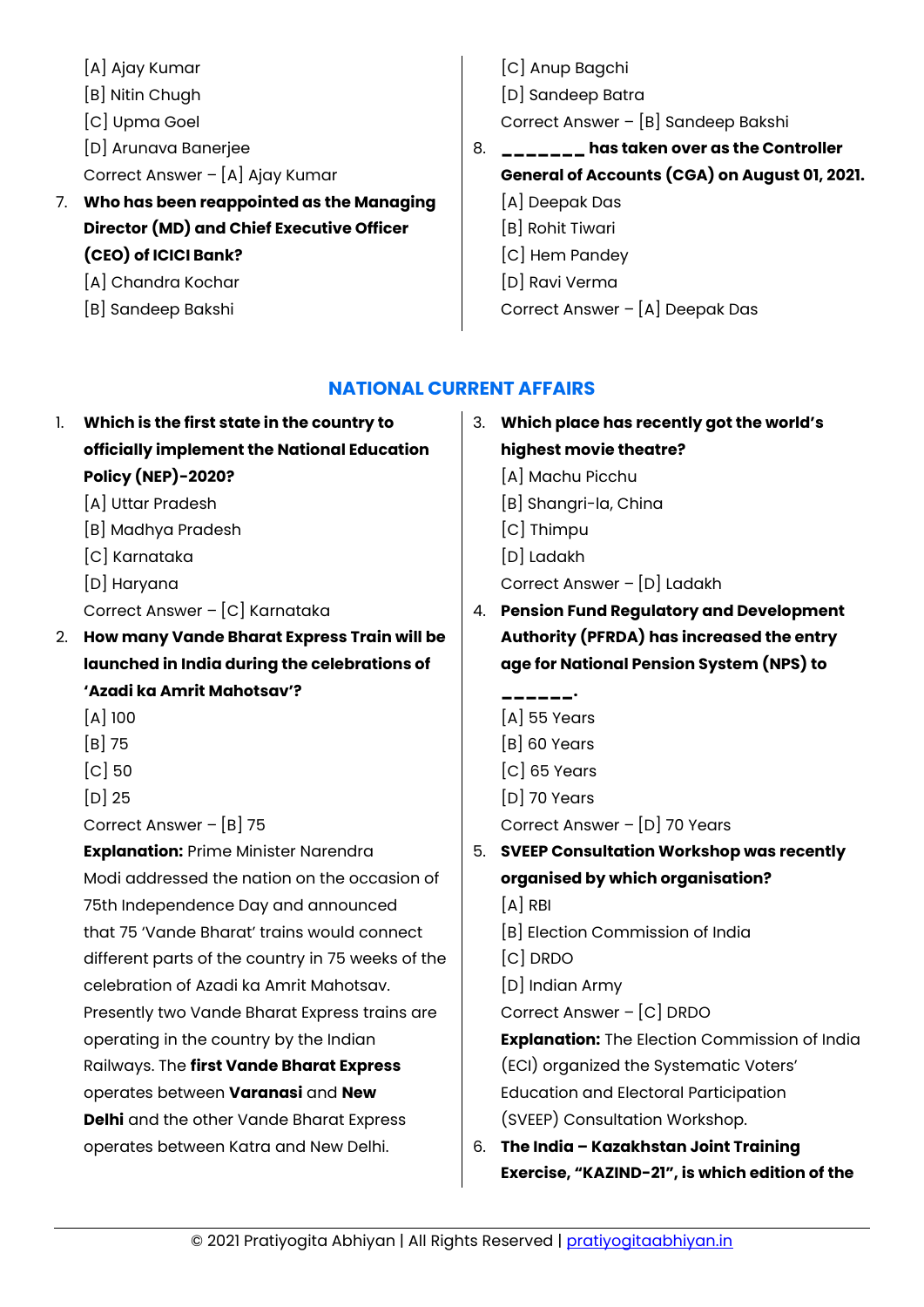#### **annual bilateral military exercise?**

- $[A]$  4th
- [B] 3rd
- [C] 5th
- [D] 7th
- Correct Answer [C] 5th
- 7. **The finance minister Nirmala Sitharaman launched the fourth edition of the Public Sector Bank Reforms Agenda EASE- 4.0'. What does 'E' stands for in EASE-4.0?**
	- [A] Enchaned
	- [B] Excess
	- [C] Emergence
	- [D] Excellence
	- Correct Answer [A] Enchaned

**Explanation:** The finance minister Nirmala Sitharaman launched the fourth edition of the Public Sector Bank Reforms Agenda 'Enhanced Access and Service Excellence (EASE) – 4.0'.

- 8. **Who has virtually hosted the 11th Meeting of BRICS High Representatives Responsible for National Security, since India is the chair for 2021 BRICS summit?**
	- [A] Rajnath Singh
	- [B] S Jaishankar
	- [C] Ajit Doval
	- [D] Narendra Modi
	- Correct Answer [C] Ajit Doval
- 9. **The 'National Monetisation Pipeline' was recently launched by FM Nirmala Sitharaman. The pipeline has been developed by which organisation?**
	- [A] IIT Kanpur
	- [B] DRDO
	- [C] ONGC
	- [D] NITI Aayog
	- Correct Answer [D] NITI Aayog

#### **What is National Monetisation Pipeline**

**(NMP)?** The National Monetisation Pipeline (NMP) lists out assets and asset classes, under various infrastructure ministries, which will be monetised over a period of time. Which means assets will be monetised. The pipeline has

been developed by NITI Aayog, in consultation with infrastructure line ministries, based on the mandate for 'Asset Monetisation' under Union Budget 2021-22.NMP estimates aggregate monetisation potential of Rs 6.0 lakh crores through core assets of the Central Government, over a four-year period, from FY 2022 to FY 2025.The top 5 sectors capture about 83% of the aggregate pipeline value. These top 5 sectors include- Roads (27%) followed by Railways (25%), Power (15%), oil & gas pipelines (8%) and Telecom (6%).

10. **What name has been given by India to its operation of evacuating its citizens from wartorn Afghanistan?**

[A] Operation Vijay Shakti [B] Operation Sthal Shakti [C] Operation Devi Shakti [D] Operation Samudrasetu Correct Answer – [C] Operation Devi Shakti 11. **Fifth edition of Indo- Kazakhstan Joint** 

- **Training Exercise, KAZIND-21 will be conducted at \_\_\_\_\_\_.**
	- [A] Dushanbe
	- [B] Jodhpur
	- [C] Aisha Bibi
	- [D] Konday

Correct Answer – [C] Aisha Bibi

**Explanation:** Fifth edition of Indo- Kazakhstan Joint Training Exercise, KAZIND-21 will be conducted at Aisha Bibi in Kazakhstan

- 12. **In August 2021, which of the following has become the fourth Indian company to touch a market valuation of USD 100 billion?**
	- [A] Infosys
	- [B] Wipro
	- [C] HCL Technologies
	- [D] Tech Mahindra
	- Correct Answer [A] Infosys

**Explanation:** Infosys Ltd has become the fourth Indian company to touch a market valuation of USD 100 billion. It has joined the league of TCS, Reliance Industries, and HDFC Bank for crossing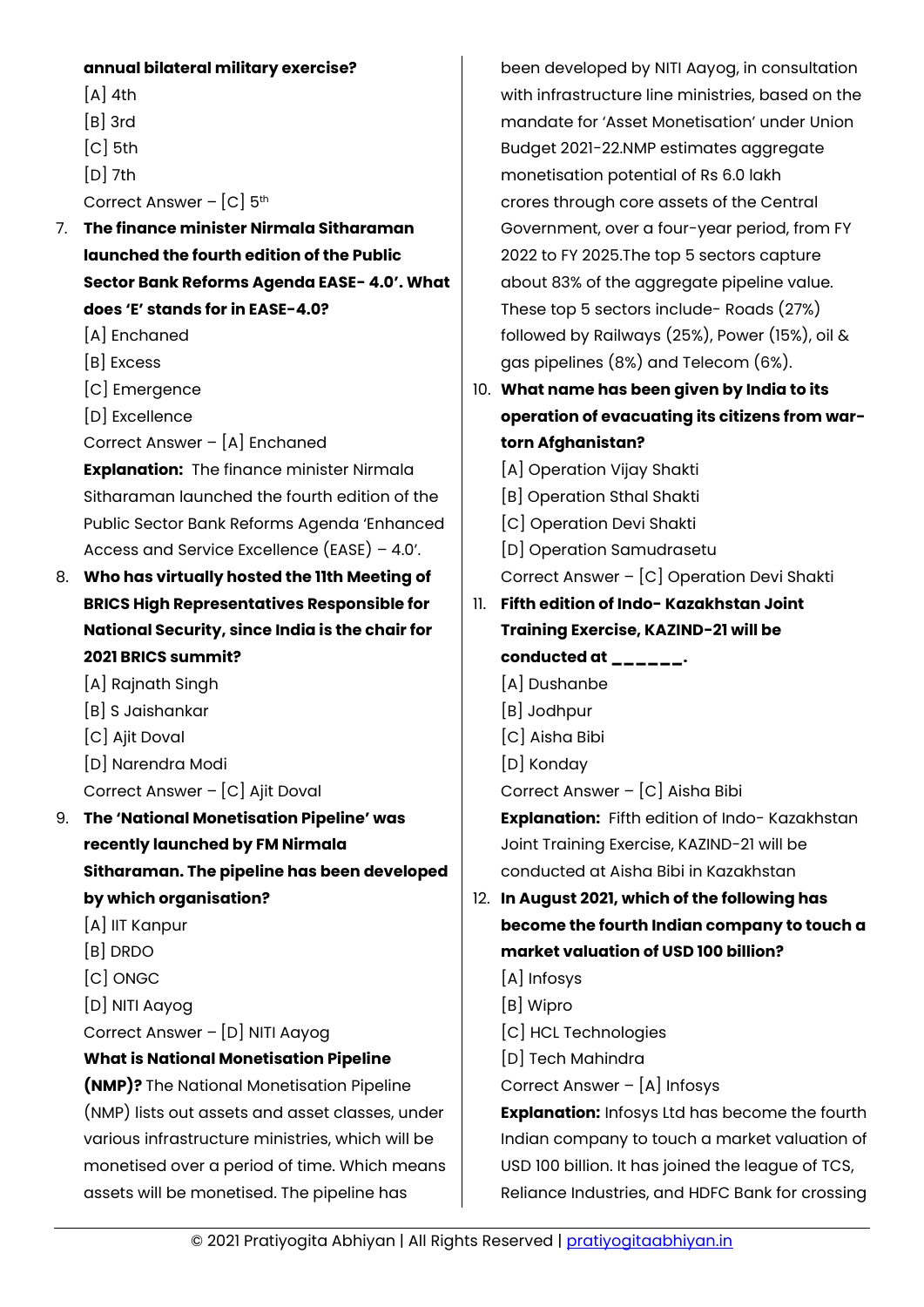the USD 100 billion mark in terms of market capitalization (m-cap). According to the latest m-cap data, Reliance Industries is the mostvalued firm, followed by Tata Consultancy Services and HDFC Bank.

13. **Bharat Biotech has announced that the WHO has awarded prequalification to which of the following rotavirus vaccines?**

- [A] Rotavac R2
- [B] Rotavac 5D
- [C] Rotavac 3E
- [D] Rotavac RV1

Correct Answer – [B] Rotavac 5D

**Explanation:** Bharat Biotech has announced that the WHO has awarded prequalification to its rotavirus vaccine, Rotavac 5D. It will help prevent rotavirus diarrhoea. It is a unique rotavirus vaccine formulation that can be administered without a buffer and its low dose volume, facilitates easy vaccine logistics, cold chain management, and low biomedical waste disposal post-vaccination.

- 14. **The second edition of the joint naval exercise, Zair-Al-Bahr, between the Indian Navy and** 
	- **\_\_\_\_\_ Navy.**
	- [A] UAE
	- [B] Saudi Arabia
	- [C] Oman
	- [D] Qatar
	- Correct Answer [D] Qatar
- 15. **Finance Minister Nirmala Sitharaman has launched 'Ubharte Sitaare Fund' for exportoriented firms and startups. Ubharte Sitaare fund has been set up by \_\_\_\_\_\_\_\_\_\_\_\_\_.**
	- [A] Export Import Bank of India
	- [B] Small Industries Development Bank of India
	- [C] Reserve Bank of India
	- $[D]$  Both  $[A]$  &  $[B]$
	- Correct Answer Both  $[A]$  &  $[B]$
- 16. **NTPC Ltd has commissioned the largest floating solar PV project of 25MW on the reservoir of its Simhadri thermal power station in \_\_\_\_\_\_.**
- [A] Hyderabad
- [B] Visakhapatnam
- [C] Bhopal
- [D] Bengaluru

Correct Answer – [B] Visakhapatnam

- 17. **In August 2021, the world's first DNA-based vaccine developed indigenously by which of the following companies would be the first vaccine to be administered to those in the age group of 12-18 years in India?**
	- [A] Glaxo Smith Kline
	- [B] Zydus Cadila
	- [C] Bharat Biotech International
	- [D] Johnson and Johnson

Correct Answer – [B] Zydus Cadila

- 18. **Minister of State for Culture, Shri Arjun Ram Meghwal participated in the SCO Culture Ministers Meeting in August 2021 hosted by which country?**
	- [A] Kazakhstan
	- [B] Tajikistan
	- [C] Uzbekistan
	- [D] Kyrgyzstan
	- Correct Answer [B] Tajikistan
- 19. **What is the name of the new advisory group created by the WHO to study the emergence of future emerging pathogens with pandemic potential?**
	- [A] SAGO
	- [B] TAHO
	- [C] HALO
	- [D] PEARL

Correct Answer – [A] SAGO

- 20. **What is the name of India's first Cattle Genomic Chip for the conservation of pure varieties of indigenous cattle breeds?**
	- [A] BharGau
	- [B] GauDham
	- [C] IndiGau
	- [D] GauLok

Correct Answer – [C] IndiGau

21. **Recently the government launched brand name and logo for marketing of the urban**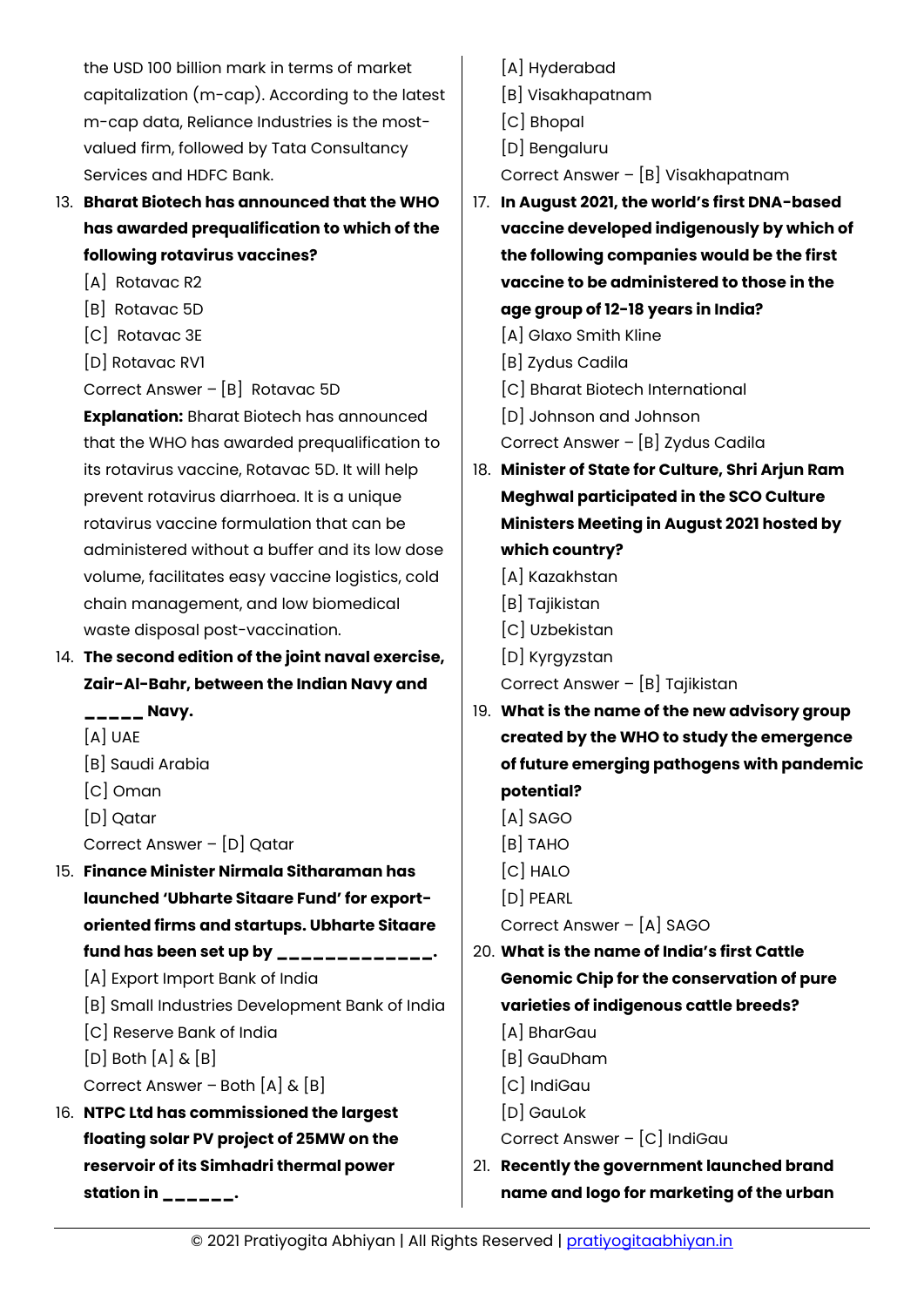| Self-Help Group (SHG) products. What brand           | 25. For the expedition of which glacier, the      |
|------------------------------------------------------|---------------------------------------------------|
| name has been given to these products?               | 'Operation Blue Freedom' has been launched        |
| [A] SonChiraiya                                      | from Ambedkar International Centre, New           |
| [B] Neelkanth                                        | Delhi on the 75th Independence Day?               |
| [C] Saras                                            | [A] Siachen                                       |
| [D] Gauraiya                                         | [B] Baltoro                                       |
| Correct Answer - [A] SonChiraiya                     | [C] Zemu                                          |
| 22. Which country has the Presidency of United       | [D] Pindari                                       |
| <b>Nations Security Council (UNSC) for August</b>    | Correct Answer - [A] Siachen                      |
| 2021?                                                | 26. Which ministry has launched an online portal  |
| [A] Pakistan                                         | titled as TAPAS (Training for Augmenting          |
| $[B]$ India                                          | Productivity and Services) to provide free of     |
| [C] Afghanistan                                      | cost filmed lectures/courses and e-study          |
| [D] Indonesia                                        | material in the field of social defence?          |
| Correct Answer - [B] India                           | [A] Ministry of Finance                           |
| 23. The Indian Navy recently participated in the     | [B] Ministry of Education                         |
| multinational SEACAT exercise, organised in          | [C] Ministry of Rural Development                 |
| which country?                                       | [D] Ministry of Social Justice & Empowerment      |
| [A] Singapore                                        | Correct Answer $-[D]$ Ministry of Social Justice  |
| [B] Canada                                           | & Empowerment                                     |
| [C] Italy                                            | 27. In August 2021, in which state, for the first |
| [D] France                                           | time, a separate budget for agriculture is        |
| Correct Answer - [A] Singapore                       | presented?                                        |
| <b>Explanation:</b> The Indian Navy participated in  | [A] Tamil Nadu                                    |
| the U.S. Navy-led Southeast Asia Cooperation         | [B] Kerala                                        |
| and Training (SEACAT) military exercise              | [C] Karnataka                                     |
| in Singapore, to demonstrate its maritime            | [D] Odisha                                        |
| manoeuvres.                                          | Correct Answer - [A] Tamil Nadu                   |
| 24. Prime Minister Narendra Modi set a target of     | 28. The Taxation Laws (Amendment) Act, 2021       |
| becoming 'energy independent' by which               | received the assent of the President on           |
| year?                                                | August 13, 2021. It will amend which of the       |
| $[A]$ 2030                                           | following Acts?                                   |
| $[B]$ 2035                                           | $[A]$ Finance Act, 2012                           |
| $[C]$ 2040                                           | [B] Income Tax Act, 1961                          |
| $[D]$ 2047                                           | $[C]$ Finance Act, 1970                           |
| Correct Answer - [D] 2047                            | $[D]$ Both 1 and 2                                |
| <b>Explanation: Prime Minister Narendra Modi set</b> | Correct Answer $ [D]$ Both 1 and 2                |
| a target of becoming 'energy independent' by         | <b>Explanation:</b> The Taxation Laws (Amendment) |
| 2047 through a mix of electric mobility, gas-        | Act, 2021 received the assent of the President    |
| based economy, doping ethanol in petrol and          | on August 13, 2021.It would scrap                 |
| making the country a hub for hydrogen                | the retrospective taxation clause in income tax   |
| production.                                          | law. The bill which has now become a law,         |
|                                                      | amends the Finance Act, 2012, and the Income      |
|                                                      |                                                   |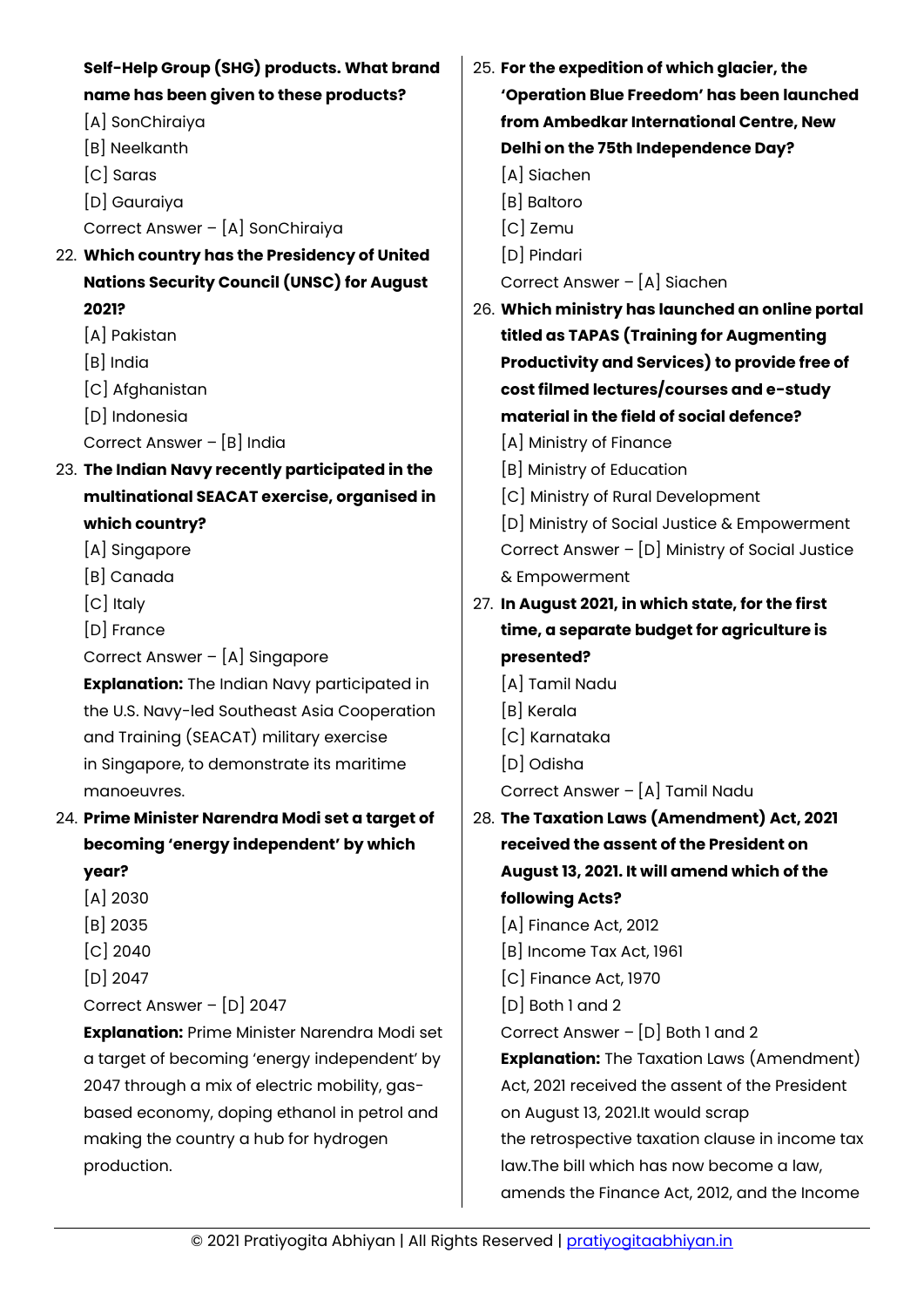Tax Act, 1961, nullifying demands raised on transactions prior to May 28, 2012.

- 29. **ISRO secretary Dr K Sivan, formally inaugurated the Health QUEST study. What does U stands for in QUEST?**
	- [A] Upliftment
	- [B] Undertaken
	- [C] Upgradation
	- [D] Upper

Correct Answer – [C] Upgradation **Explanation:** ISRO chief, Dr K Sivan has formally inaugurated the Health QUEST study (Health Quality Upgradation Enabled by Space Technology of ISRO) which will be undertaken by 20 private hospitals across India.

- 30. **India will finally launch its most advanced satellite (GiSAT-1). What type of satellite is GiSAT-1?**
	- [A] Geo-imaging satellite
	- [B] Geostatic satellite
	- [C] Global Positioning satellite
	- [D] Ground satellite

Correct Answer – [A] Geo-imaging satellite

- 31. **India conducted first ever naval exercise 'Al-Mohed Al-Hindi 2021″ with which country?**
	- [A] UAE
	- [B] Iran
	- [C] Oman
	- [D] Saudi Arabia

Correct Answer – [D] Saudi Arabia

- 32. **The Prime Minister Narendra Modi has launched the second edition of the government's free LPG connection scheme called Ujjwala scheme from which state?**
	- [A] Madhya Pradesh
	- [B] Uttar Pradesh
	- [C] Punjab
	- [D] Goa
	- Correct Answer [B] Uttar Pradesh
- 33. **Rail Madad is an integrated one-stop solution for customer grievance, enquiry, suggestion,**

**and assistance. It is available in** 

- **\_\_\_\_\_\_\_\_\_\_\_\_.** [A] 8 languages [B] 14 languages [C] 10 languages [D] 12 languages Correct Answer – [D] 12 languages 34. **Central Board for Indirect Taxes & Customs launched the Indian Customs Compliance Information Portal. In which year CBIC was founded?** [A] 1940 [B] 1958 [C] 1993 [D] 1964 Correct Answer – [D] 1964 35. **Name India's first indigenously designed and built aircraft carrier that began sea trials off the coast of Kochi.** [A] INS Viraat [B] INS Chakra [C] INS Vikrant [D] INS Maysore Correct Answer – [A] INS Viraat 36. **The 2021 India-Indonesia CORPAT which took place in July 2021 was which edition of the biannual event?**  $[A]$  42nd [B] 36th [C] 51st  $[D]$  60<sup>th</sup> Correct Answer – [B] 36th 37. **Govt announces \_\_\_\_\_\_ reservation for OBCs, 10% quota for EWS in medical seats** [A] 30% [B] 27% [C] 33% [D] 10%
	- Correct Answer [B] 27%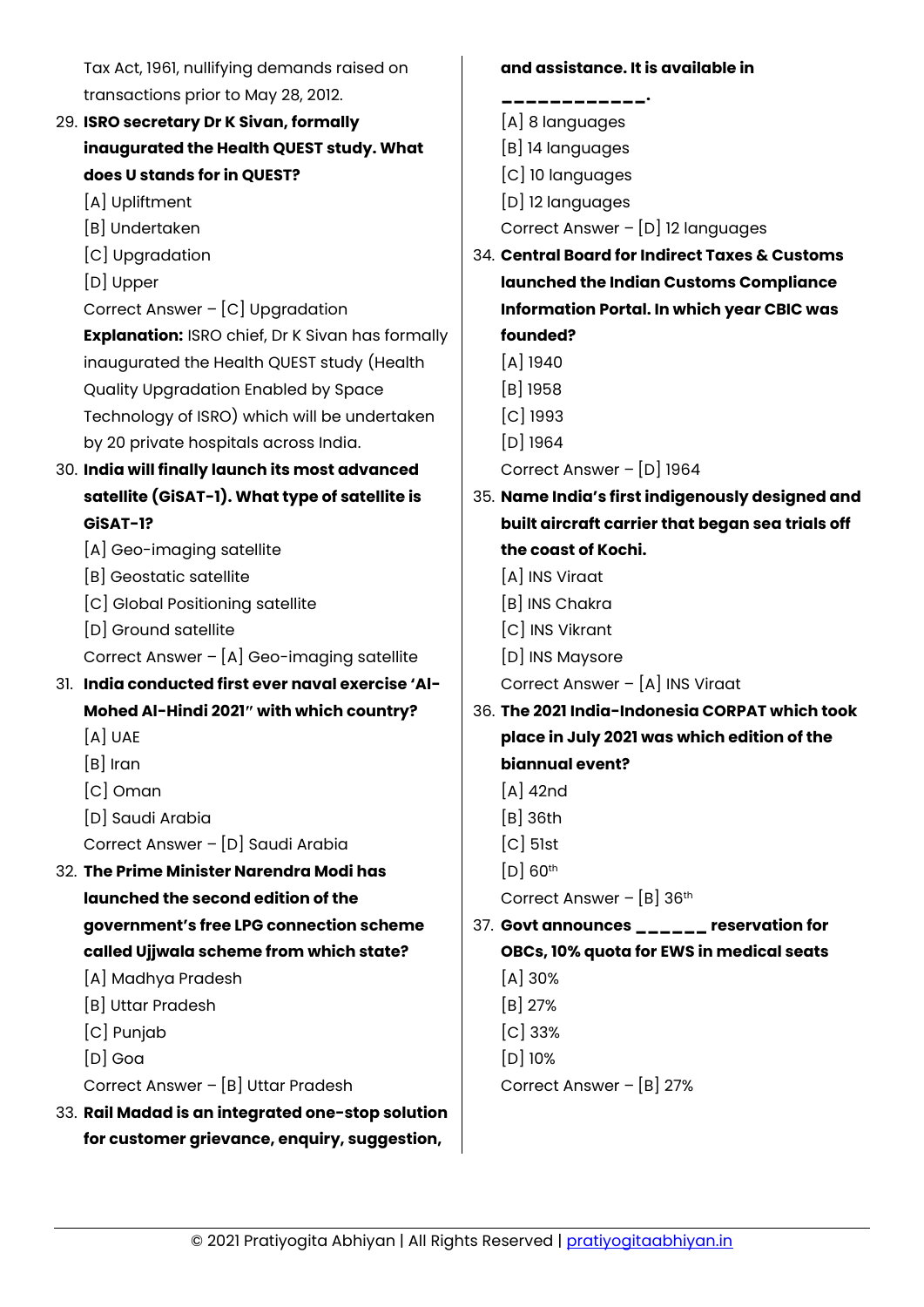#### **STATE CURRENT AFFAIRS**

- <span id="page-18-0"></span>1. **Which Indian city has been declared as the first 'water plus' city of India under the Swachh Survekshan 2021?**
	- [A] New Delhi
	- [B] Indore
	- [C] Dehradun
	- [D] Jaipur
	- Correct Answer [B] Indore
- 2. **India's first green hydrogen electrolyzer manufacturing unit has been unveiled in which city?**
	- [A] Visakhapatnam
	- [B] Chennai
	- [C] Hyderabad
	- [D] Bengaluru
	- Correct Answer [D] Bengaluru
- 3. **In August 2021, the Central Government has notified the appointment of how many additional judges of the Calcutta High Court as permanent judges?**
	- $[A]$  3
	- $[B]$  4
	- $|C|$  5
	- $[D]$  6
	- Correct Answer [C] 5

**Explanation:** The Central Government has notified the appointment of five additional judges of the Calcutta High Court as permanent judges. The Judges are Rajasekhar Mantha, Sabyasachi Bhattacharyya, Mrs.Moushumi Bhattacharya, Shekhar Bobby Saraf, and Rajarshi Bharadwaj. The appointments have been made in exercise of the power conferred by clause (1) of Article 224 of the Constitution of India. According to the Ministry, the appointment of Sugato Majumdar and Bivas Pattanayak as Additional Judges of Calcutta High Court would be for a period of two years with effect from the date they assume charge of their respective offices. Meanwhile, the period of appointment of

Kesang Doma Bhutia, Rabindranath Samanta and Ananda Kumar Mukherjee as Additional Judges of Calcutta High Court would be till May 4 2022, June 23, 2023 and August 4, 2022, respectively with effect from the date they assume charge of their offices.

- 4. **In which city of West Bengal the first CNG bus was run in August 2021?**
	- [A] Kolkata [B] Siliguri [C] Durgapur
	- [D] Darjeeling Correct Answer – [A] Kolkata

**Explanation-** The first CNG bus hit the roads of Kolkata on 9 August 2021 – more than two decades after such buses began running in Delhi. At the moment, two CNG buses will be run on a trial basis and if found operationally feasible, the conversion will be expanded. The two buses have been converted from diesel and will be run by the West Bengal Transport Corporation, which has nearly 1,000 buses in its fleet, including 80 electric.

- 5. **Which becomes the first city in India to achieve 100% vaccination of its people against COVID-19?**
	- [A] Indore
	- [B] Jaipur
	- [C] Bhubaneswar
	- [D] Ranchi

Correct Answer – [C] Bhubaneswar

- 6. **Which state has celebrated Wanchuwa Festival 2021?**
	- [A] Tripura
	- [B] Manipur
	- [C] Arunachal Pradesh
	- [D] Assam

Correct Answer – [D] Assam

7. **Which of these regions in India has got the highest altitude herbal park of the country recently?**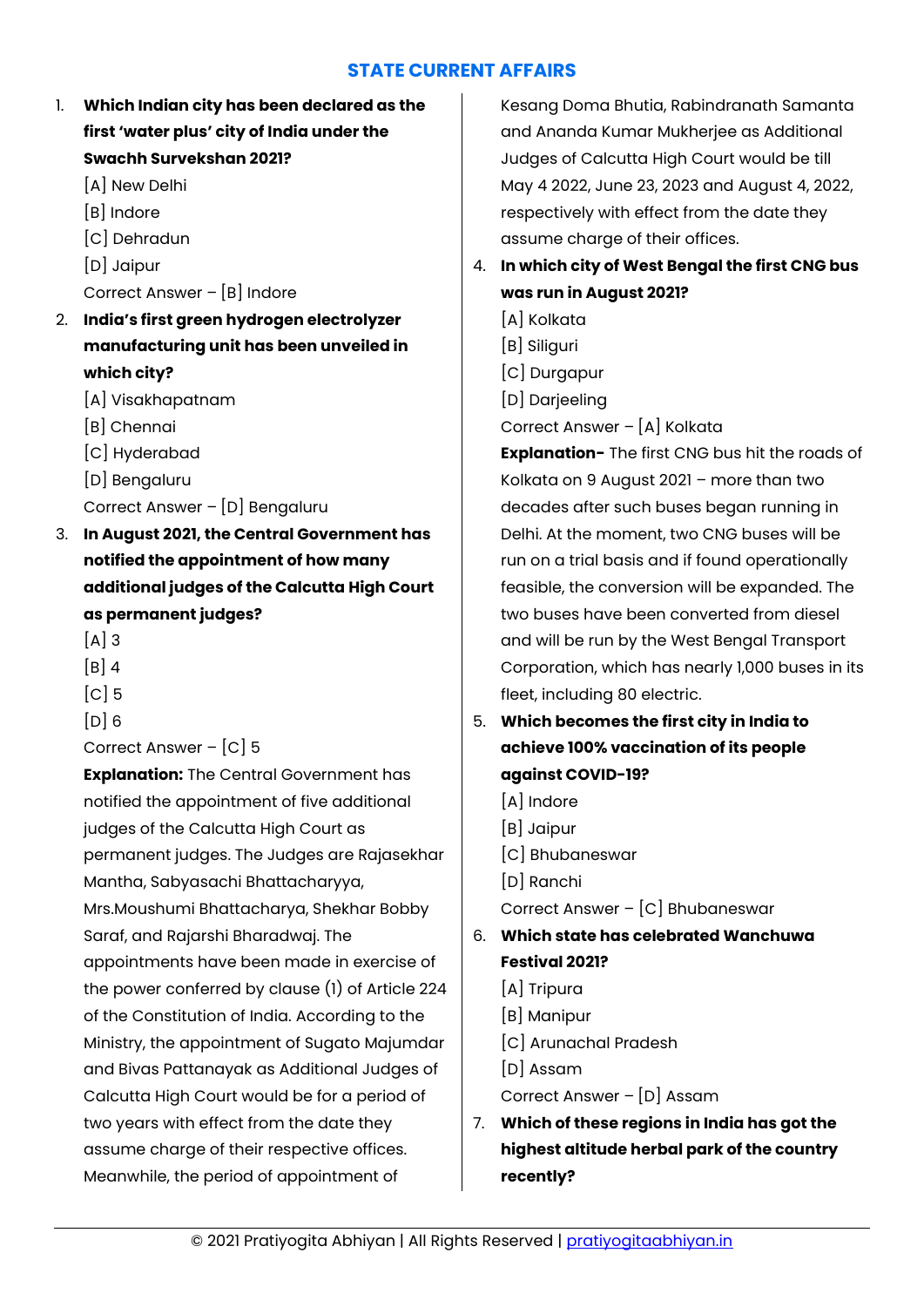- [A] Shimla
- [B] Chamoli
- [C] Dehradun
- [D] Kinnaur
- Correct Answer [B] Chamoli

**Explanation:** The main aim of this high altitude herbal park is to conserve various medicinally and culturally important alpine species and to do research on their propagation and habitat ecology.

- 8. **The Hisar Airport is being renamed after which of these rulers?**
	- [A] Raja Harishchandra
	- [B] Maharaja Agrasen
	- [C] Ahilyabai Holkar
	- [D] Rani Lakshmibai

Correct Answer – [B] Maharaja Agrasen **Explanation:** Haryana Chief Minister Manohar Lal Khattar has announced to rename the Hisar Airport as Maharaja Agrasen International Airport.

- 9. **Who among the following has won the "Best Actor in a Series" Award at the Indian Film Festival of Melbourne (IFFM) 2021?**
	- [A] Abhishek Bachchan
	- [B] Ali Fazal
	- [C] Nawazuddin Siddiqui
	- [D] Manoj Bajpayee
	- Correct Answer [D] Manoj Bajpayee
- 10. **Which state government has inaugurated India's first smog tower to improve air quality?**
	- [A] Uttar Pradesh
	- [B] Rajasthan
	- [C] Haryana
	- [D] Delhi
	- Correct Answer [D] Delhi
- 11. **Which of these states has launched the third phase of 'Mission Shakti'?**
	- [A] Uttar Pradesh
	- [B] Madhya Pradesh
	- [C] Rajasthan
	- [D] Himachal Pradesh

Correct Answer – [A] Uttar Pradesh **Explanation:** The Uttar Pradesh (UP) government launched the third phase of 'Mission Shakti' with an aim to promote safety and self-reliance for women.

- 12. **In August 2021, Assam Chief Minister Himanta Biswa Sarma announced that Jorhat central jail would be preserved as a heritage site. Who among the following freedom fighters was/were imprisoned in this jail?**
	- [A] Fakaruddin Ali Ahmed
	- [B] Gopinath Bordoloi
	- [C] Kamakhya Tripathi
	- [D] All 1, 2 and 3
	- Correct Answer  $[D]$  All 1, 2 and 3

#### 13. **When did Pondicherry get Independence?**

- [A] 15th August 1947 [B] 21st November 1975 [C] 26th January 1952 [D] 16th August 1962 Correct Answer – [D] 16th August 1962 **Explanation**: Puducherry on 16th August celebrated its De Jure Transfer day. Speaker of the Puducherry Assembly, R. Selvam, paid floral tributes at the memorial in Kizhur, a remote hamlet in Puducherry, where the transfer of power took place on the same day in 1962. De Jure Transfer Day is the day it really got independence. The then Pondicherry was under French control well after 1947.The treaty of cession signed between the French and Indian governments was ratified by the French Parliament only on August 16, 1962. So on that day the "De-Jure" (The Legal Merger of the UT with the Indian Union) was affected. 178 representatives participated in the referendum in which 170 voted in favour of a merger with India and 8 against it.
- 14. **Which of the following state government has renamed a landmark freedom movement Kakori Train Conspiracy to Kakori Train Action?**

[A] West Bengal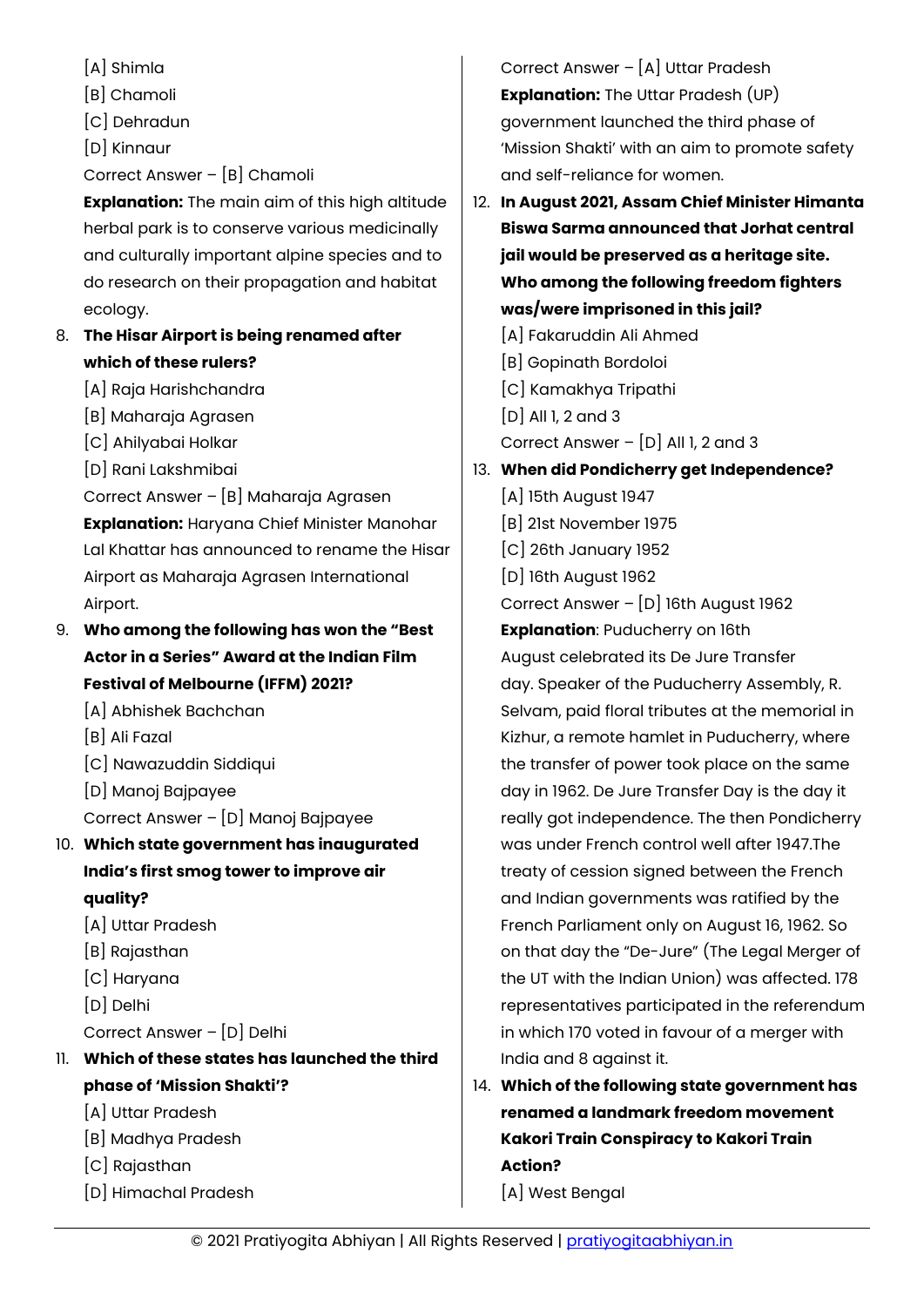| [B] Himachal Pradesh                          |     | 16. Which state government has launched                                                    |
|-----------------------------------------------|-----|--------------------------------------------------------------------------------------------|
| [C] Uttarakhand                               |     | earthquake early warning mobile                                                            |
| [D] Uttar Pradesh                             |     | application, titled as 'Bhookamp Alert'?                                                   |
| Correct Answer - [D] Uttar Pradesh            |     | [A] Uttar Pradesh                                                                          |
| <b>Explanation: The Uttar Pradesh</b>         |     | [B] Himachal Pradesh                                                                       |
| government has renamed a landmark             |     | [C] Uttarakhand                                                                            |
| freedom movement event as Kakori Train        |     | [D] Sikkim                                                                                 |
| Action while paying tributes to the           |     | Correct Answer - [C] Uttarakhand                                                           |
| revolutionaries who were hanged for robbing a | 17. | <b>Bhoot Jolokia chillies from Nagaland</b>                                                |
| train at Kakori to buy weapons in 1925.       |     | exported to $\mathbf{L}_{\mathbf{L}=\mathbf{L}=\mathbf{L}=\mathbf{L}}$ for the first time. |
| 15. Which state government has won five Skoch |     | [A] Beijing                                                                                |
| Awards 2021 (a platinum, a gold and three     |     | [B] Berlin                                                                                 |
| silver awards) in four categories of          |     | [C] New York                                                                               |
| governance?                                   |     | [D] London                                                                                 |
| [A] Uttar Pradesh                             |     | Correct Answer - [D] London                                                                |
| [B] Madhya Pradesh                            |     | <b>Explanation:</b> A consignment of 'Raja                                                 |
| $[C]$ Bihar                                   |     | Mircha', also referred to as King Chilli or Bhoot                                          |
| [D] West Bengal                               |     | Jolokia, from Nagaland, has been exported                                                  |
| Correct Answer - [D] West Bengal              |     | to London for the first time.                                                              |
|                                               |     |                                                                                            |

#### **INTERNATIONAL CURRENT AFFAIRS**

<span id="page-20-0"></span>

| 1. | In August 2021, which country has warned of a |   |
|----|-----------------------------------------------|---|
|    | possible increase in West Nile virus          |   |
|    | infections?                                   |   |
|    | $[A]$ China                                   |   |
|    | [B] Russia                                    |   |
|    | [C] Japan                                     |   |
|    | [D] Australia                                 |   |
|    | Correct Answer $-[B]$ Russia                  |   |
| 2. | Name the national counter-terrorist mock      |   |
|    | exercise carried out by the counter-terrorist |   |
|    | force National Security Guard (NSG).          |   |
|    | [A] Yudh Abyas                                | 4 |
|    | [B] Shakti                                    |   |
|    | $[C]$ Khanjar                                 |   |
|    | [D] Gandiv                                    |   |
|    | Correct Answer - [D] Gandiv                   |   |
| 3. | The Shared Destiny-2021 is a multinational    |   |
|    | peacekeeping exercise, scheduled to take      |   |
|    | place in September 2021. Which country will   |   |
|    |                                               |   |

#### **host the exercise?**

- [A] China
- [B] Thailand
- [C] Pakistan
- [D] Malaysia

Correct Answer – [A] China

**Explanation:** The armed force of the country China, Pakistan, Mongolia and Thailand will take part in a multinational peacekeeping exercise named "Shared Destiny-2021".

- 4. **Which becomes the first country in the world to manufacture first fossil-free steel (Green Steel)?**
	- [A] Sweden
	- [B] Denmark
	- [C] Belgium
	- [D] Norway

Correct Answer – [A] Sweden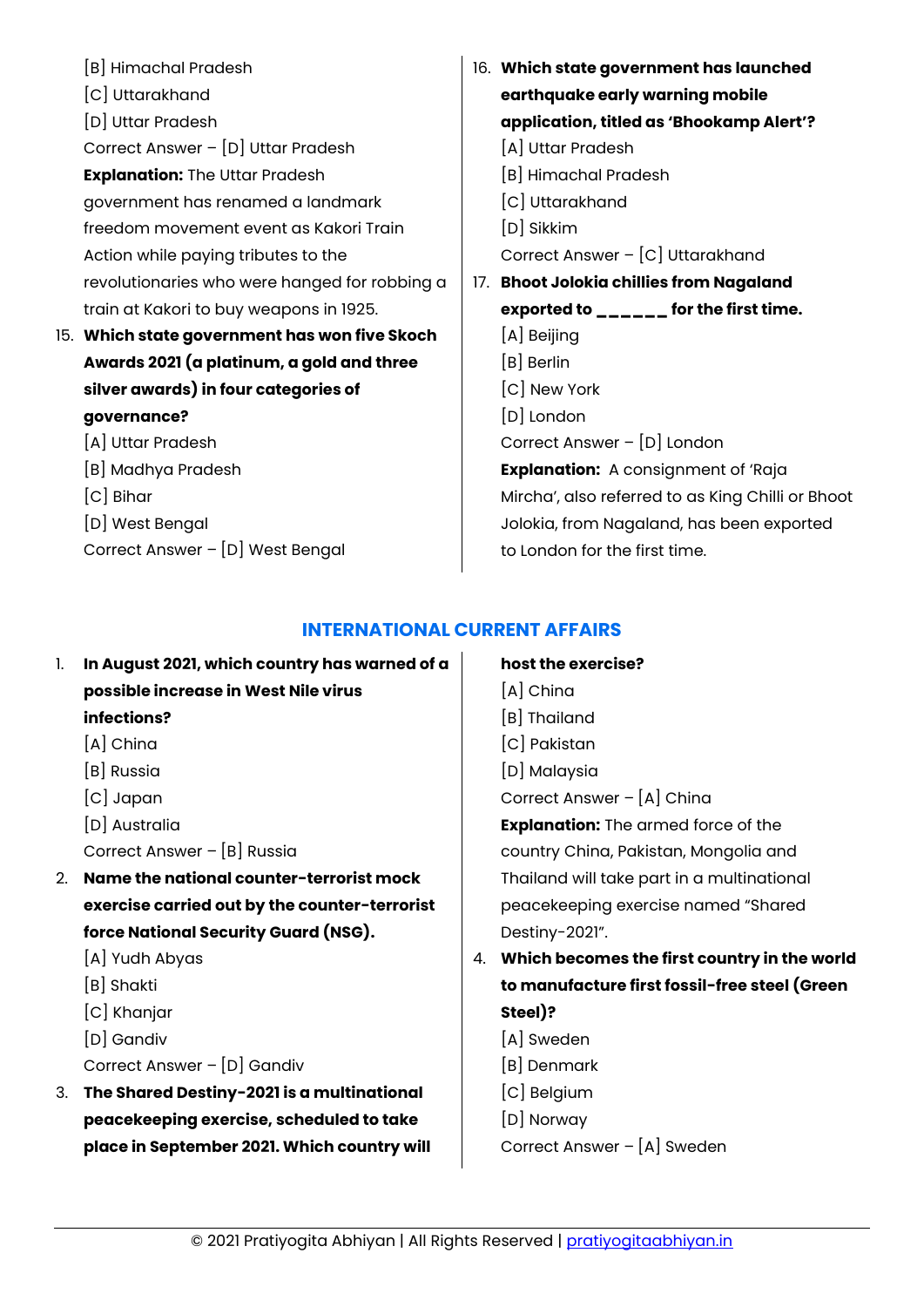#### **RANKS AND REPORTS**

<span id="page-21-0"></span>

| 1. | What is India's rank in the 2021 Global                                                       |    | company HouseFresh?                                               |
|----|-----------------------------------------------------------------------------------------------|----|-------------------------------------------------------------------|
|    | <b>Cryptocurrency Adoption Index released by</b>                                              |    | [A] Bangladesh                                                    |
|    | blockchain data platform Chainalysis?                                                         |    | [B] Nepal                                                         |
|    | $[A]$ 1                                                                                       |    | [C] Myanmar                                                       |
|    | $[B]$ 2                                                                                       |    | [D] Sri Lanka                                                     |
|    | $[C]$ 3                                                                                       |    | Correct Answer - [A] Bangladesh                                   |
|    | $[D]$ 4                                                                                       |    | 6. Where is the headquarters of the                               |
|    | Correct Answer $-[B]$ 2                                                                       |    | <b>International Union for Conservation of</b>                    |
| 2. | World's largest and tallest observation wheel                                                 |    | <b>Nature?</b>                                                    |
|    | is set to be unveiled in $\frac{1}{2}$                                                        |    | [A] Gland, Switzerland                                            |
|    | [A] Muscat                                                                                    |    | [B] Geneva, Switzerland                                           |
|    | [B] Riyadh                                                                                    |    | [C] Nairobi, Kenya                                                |
|    | [C] Dubai                                                                                     |    | [D] The Hague, Netherlands                                        |
|    | [D] Paris                                                                                     |    | Correct Answer - [A] Gland, Switzerland                           |
|    | Correct Answer - [C] Dubai                                                                    | 7. | The UN report on climate has warned that                          |
| 3. | In August 2021, which country successfully                                                    |    | global warming is on track to hit 1.5 degrees                     |
|    |                                                                                               |    |                                                                   |
|    | test-launched an indigenously developed                                                       |    | celsius around which year?                                        |
|    | guided multilaunch rocket system, Fatah-1?                                                    |    | $[A]$ 2024                                                        |
|    | [A] Pakistan                                                                                  |    | $[B]$ 2026                                                        |
|    | [B] Israel                                                                                    |    | $[C]$ 2028                                                        |
|    | $[C]$ Iran                                                                                    |    | $[D]$ 2030                                                        |
|    | $[D]$ UAE                                                                                     |    | Correct Answer - [D] 2030                                         |
|    | Correct Answer - [A] Pakistan                                                                 | 8. | Which company has topped the 2021                                 |
|    | 4. Who has been sworn in as the new PM of                                                     |    | <b>Fortune's Global 500 list?</b>                                 |
|    | <b>Malaysia?</b>                                                                              |    | [A] Walmart                                                       |
|    | [A] Muhyiddin Yasin                                                                           |    | [B] Apple                                                         |
|    | [B] Mahathir Mohmad                                                                           |    | [C] Amazon                                                        |
|    | [C] Mohd Najib Abdul Razak                                                                    |    | [D] Toyota Motor                                                  |
|    | [D] Ismail Sabri Yaakob                                                                       |    | Correct Answer - [A] Walmart                                      |
|    | Correct Answer - [D] Ismail Sabri Yaakob                                                      |    | <b>Explanation:</b> Reliance Industries Ltd is the                |
| 5. | Which country was the most polluted country<br>across the world in 2020, according to British |    | highest-ranked Indian company on the list in<br>terms of revenue. |

#### **SPORTS**

- <span id="page-21-1"></span>1. **Who becomes the first Indian to win a gold medal in a track and field Olympic event?**
	- [A] Dutee Chand
	- [B] Arokia Rajiv
	- [C] Sandeep Kumar

[D] Neeraj Chopra Correct Answer – [D] Neeraj Chopra

- 2. **Name the Indian Grandmaster who has won the 2021 Barcelona Open chess tournament title.**
	- [A] S P Sethuraman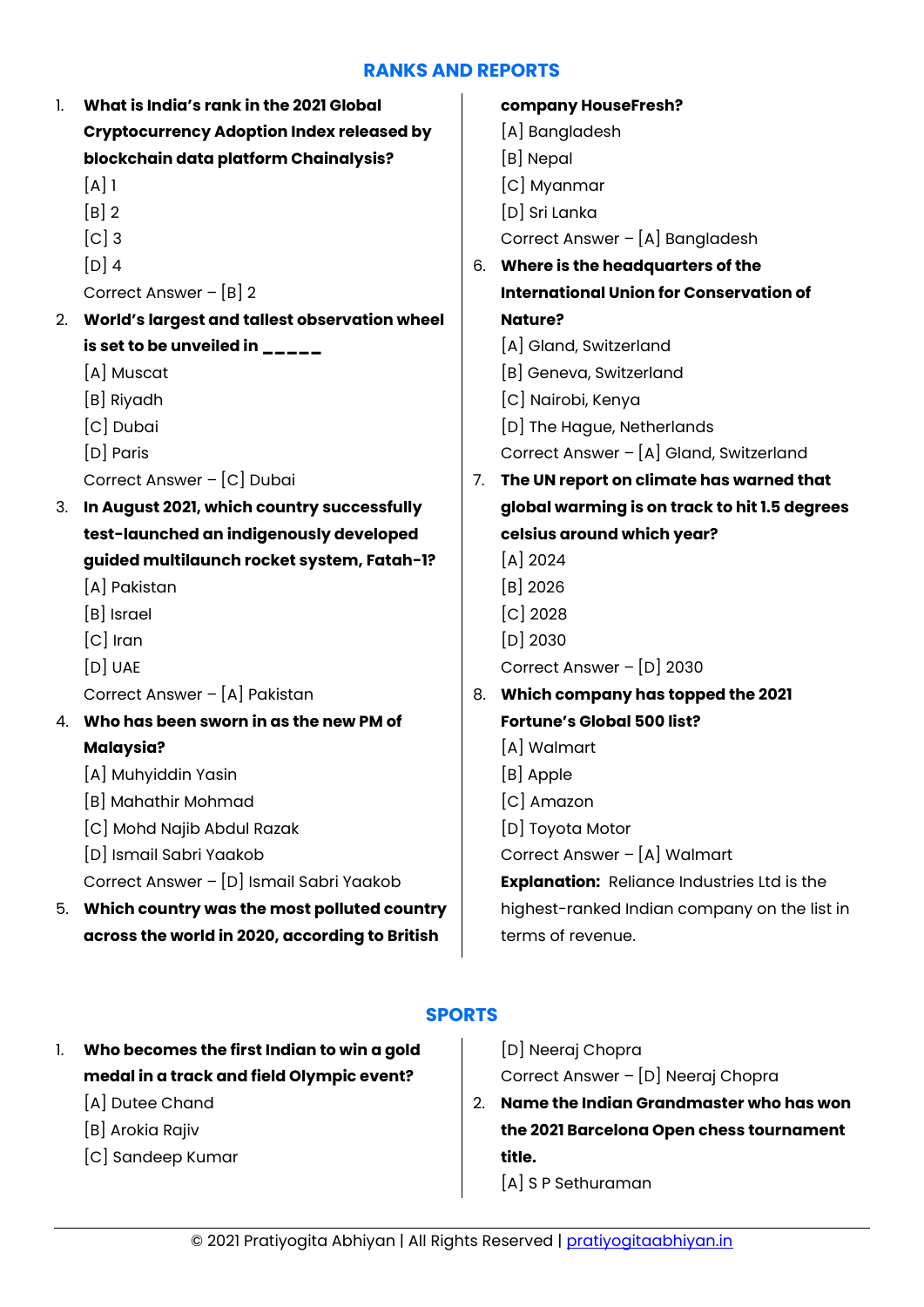|    | [B] Aravindh Chithambaram                      |     | [C] Varun Singh Bhati                           |
|----|------------------------------------------------|-----|-------------------------------------------------|
|    | [C] Krishnan Sasikiran                         |     | [D] Pramod Bhagat                               |
|    | [D] Srinath Narayanan                          |     | Correct Answer $-$ [B] Tek Chand                |
|    | Correct Answer - [A] S P Sethuraman            | 8.  | Who amongst these will become the first         |
| 3. | Name the Indian para-athlete who won a gold    |     | Singapore international cricketer to play in    |
|    | medal for a record three time in javelin       |     | IPL?                                            |
|    | throws after winning the third one in final of |     | [A] Janak Prakash                               |
|    | the Tokyo Paralympics?                         |     | [B] Tim David                                   |
|    | [A] Sumit Antil                                |     | [C] Navin Param                                 |
|    | [B] Yogesh Kathuniya                           |     | [D] Selladore Vijayakumar                       |
|    | [C] Devendra Jhajharia                         |     | Correct Answer - [B] Tim David                  |
|    | [D] Sundar Singh Gurjar                        | 9.  | Shaili Singh is associated with which sports    |
|    | Correct Answer - [A] Sumit Antil               |     | who won a silver medal at the U-20 World        |
| 4. | <b>Renowned cricketer Stuart Binny has</b>     |     | Athletics Championships in Nairobi, Kenya?      |
|    | announced his retirement from all forms of     |     | [A] Long Jump                                   |
|    | cricket. He held from which country?           |     | [B] Short Put                                   |
|    | $[A]$ India                                    |     | [C] Javelin Throw                               |
|    | [B] England                                    |     | [D] Sprinting                                   |
|    | [C] Australia                                  |     | Correct Answer $ [C]$ Javelin Throw             |
|    | [D] New Zealand                                |     | 10. Lionel Messi is ___________times winner     |
|    | Correct Answer - [A] India                     |     | of the Ballon d'Or for Europe's best soccer     |
| 5. | Name the Indian who has won the gold medal     |     | player.                                         |
|    | in Women's 10 metre Air Rifle Shooting at      |     | $[A]$ 7 times                                   |
|    | <b>Tokyo Paralympics.</b>                      |     | $[B]$ 6 times                                   |
|    | [A] Jyoti Baliyan                              |     | $[C]$ 10 times                                  |
|    | [B] Simran Sharma                              |     | $[D]$ 9 times                                   |
|    | [C] Avani Lekra                                |     | Correct Answer $-$ [B] 6 times                  |
|    | [D] Kashish Lakra                              |     | <b>Explanation:</b> Lionel Messi joined star-   |
|    | Correct Answer - [C] Avani Lekra               |     | packed Paris St Germain after                   |
| 6. | Name the Indian table tennis player who has    |     | leaving Barcelona, the club where he had        |
|    | won historic silver medal at 2020 Paralymic    |     | begun, after 21 years.                          |
|    | Games at Tokyo in the women's singles table    | 11. | Harshit Raja is the 69th and newest             |
|    | tennis summit clash.                           |     | Grandmaster in Chess for India. He hails from   |
|    | [A] Simran Sharma                              |     | which city?                                     |
|    | [B] Avani Lekhara                              |     | [A] Kolkata                                     |
|    | [C] Bhavinaben Patel                           |     | $[B]$ Pune                                      |
|    | [D] Kashish Lakra                              |     | [C] Guwahati                                    |
|    | Correct Answer - [C] Bhavinaben Patel          |     | [D] Bhubaneswar                                 |
| 7. | Who led the Indian contingent at the opening   |     | Correct Answer - [B] Pune                       |
|    | ceremony of the 16th Paralympic Games in       |     | 12. Durand Cup is associated with which sports? |
|    | Tokyo, Japan?                                  |     | [A] Hockey                                      |
|    | [A] Mariyappan Thangavelu                      |     | [B] Football                                    |
|    | [B] Tek Chand                                  |     | [C] Badminton                                   |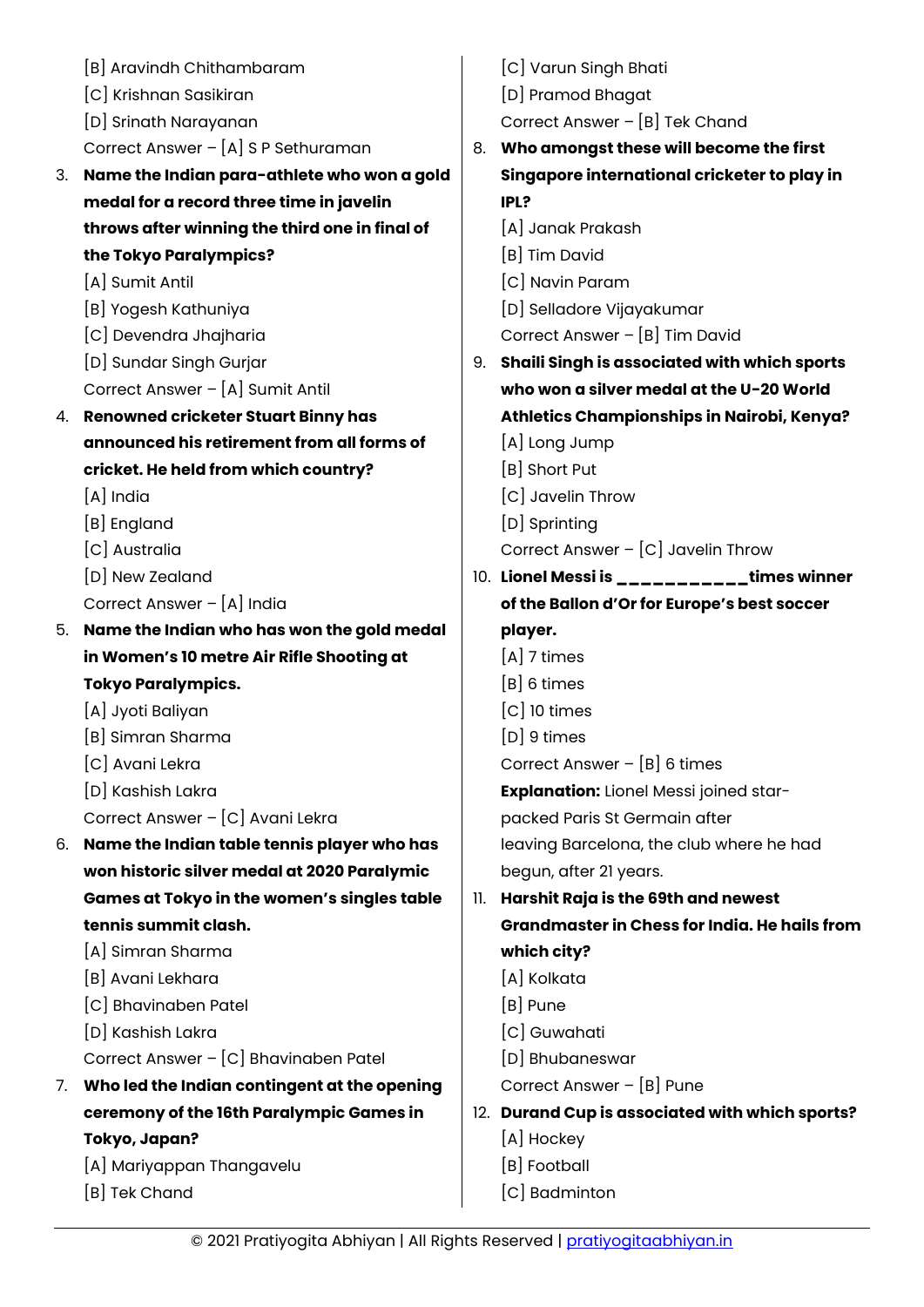[D] Tennis Correct Answer – [B] Football 13. **The 2020 Tokyo Paralympics will witness the largest ever Indian contingent. How many member Indian team is participating in the Games?**  $[A]$  59 [B] 45 [C] 63 [D] 54 Correct Answer – [D] 54 14. **Who became the new under-21 recurve world champion at the World Archery Youth Championship in Wroclaw?** [A] Dola Banerjee [B] Komalika Bari [C] Muskan Kirar [D] Trisha Deb Correct Answer – [B] Komalika Bari 15. **What is the rank of Indian in the Tokyo Olympics 2020?**  $[A]$  48<sup>th</sup> [B] 62nd  $[C]$  47<sup>th</sup> [D] 52nd Correct Answer –  $[A]$  48<sup>th</sup> 16. **Who won Olympic gold medal in men's freestyle 57kg title in Tokyo Olympic 2020 after defeating India's Ravi Kumar Dahiya in final clash?**  [A] Nurislam Sanayev [B] Zavur Uguev [C] Georgi Valentinov Vangelov [D] Thomas Patrick Gilman Correct Answer – [B] Zavur Uguev 17. **Ravi Kumar Dahiya is associated with which sports who won a silver medal in Tokyo Olympic 2020?** [A] Wrestling [B] Boxing [C] Shooting [D] Discus Throw Correct Answer – [A] Wrestling 18. **Who is the singer and composer of the theme song for the Indian Paralympic contingent 'Kar De Kamaal Tu'?** [A] Kailash Kher [B] AR Rahman [C] Sanjeev Singh [D] Mohit Chauhan Correct Answer – [C] Sanjeev Singh 19. **PV Sindhu defeated whom in badminton women's singles match in Tokyo Olympics to win a bronze medal?** [A] He Bing Jiao [B] Tai Tzu Ying [C] CHEN Yu Fei [D] Nozomi OKUHRA Correct Answer – [A] He Bing Jiao

#### **BOOS AND AUTHORS**

- <span id="page-23-0"></span>1. **A book titled 'Address Book: A Publishing Memoir in the time of COVID' has been written by whom?**
	- [A] Urvashi Butalia
	- [B] Zoya Hasan
	- [C] Ritu Menon
	- [D] Kamla Bhasin
	- Correct Answer [C] Ritu Menon
- 2. **Who is the author of the book 'Accelerating India: 7 Years of Modi Government'?**
- [A] K. K. Shailaja [B] Pinarayi Vijayan [C] M. K. Stalin [D] K J Alphons Correct Answer – [D] K J Alphons 3. **Who has won silver medal with a best effort of**
- **2.06 meter in Men's High Jump T47 event, in Tokyo Paralympics?**
	- [A] Sandeep Chaudhary
	- [B] Sundar Singh Gurjar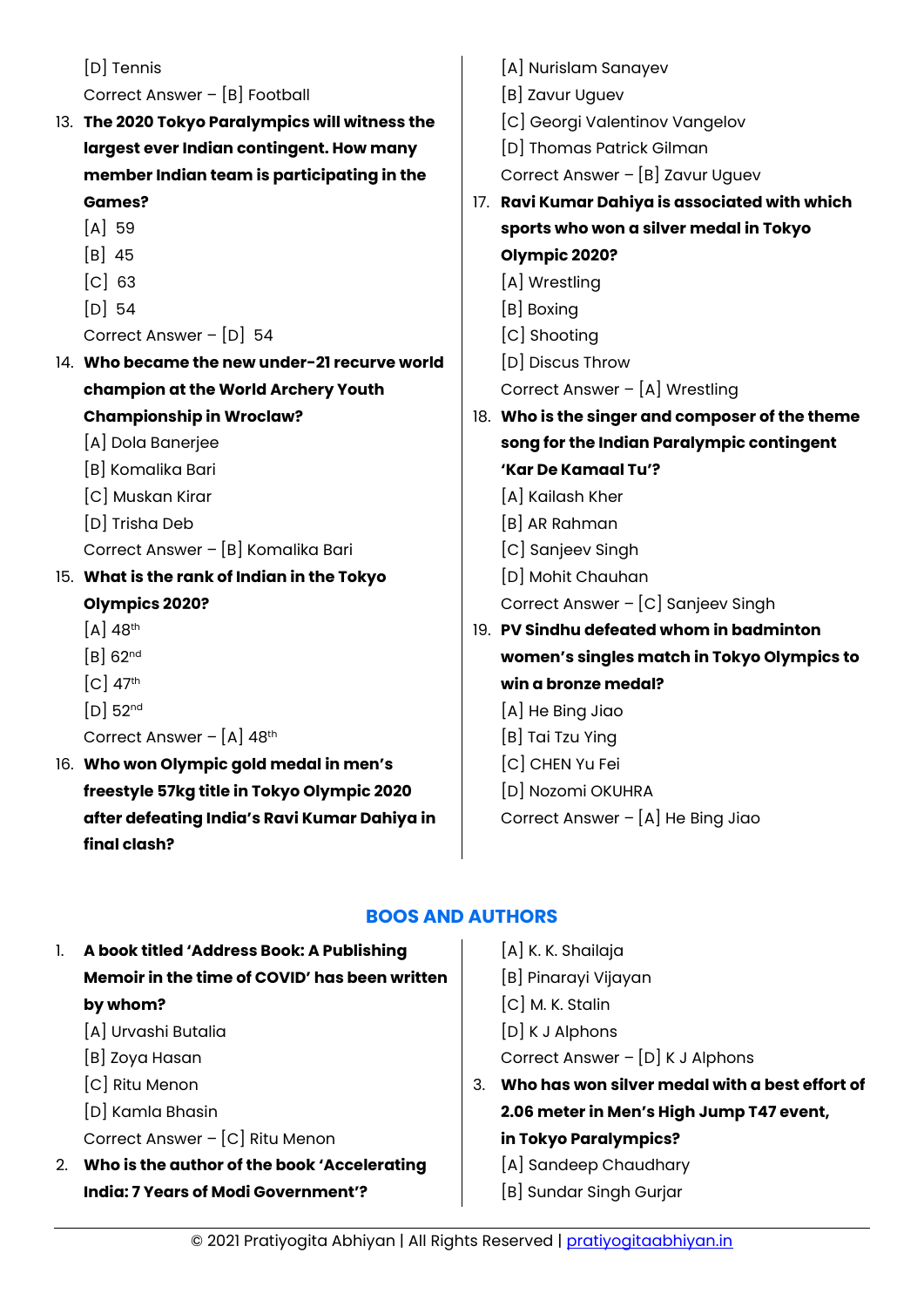|    | [C] Nishad Kumar                              |                | [D] Arundhati Roy                               |
|----|-----------------------------------------------|----------------|-------------------------------------------------|
|    | [D] Amit Kumar Saroha                         |                | Correct Answer - [C] Sudha Murty                |
|    | Correct Answer - [C] Nishad Kumar             | 7 <sub>1</sub> | Name the author of the book "The Year That      |
| 4. | Who is the author of the book 'Lahore: Book 1 |                | Wasn't - The Diary of a 14-Year-Old".           |
|    | of the Partition Trilogy'?                    |                | [A] Roshni Sachdeva                             |
|    | [A] Taslima Nasreen                           |                | [B] Brisha Jain                                 |
|    | [B] Manu S. Pillai                            |                | [C] Kanika Sharma                               |
|    | [C] Manreet Sodhi Someshwar                   |                | [D] Sumita Kapoor                               |
|    | [D] Khushwant Singh                           |                | Correct Answer - [B] Brisha Jain                |
|    | Correct Answer - [C] Manreet Sodhi            | 8.             | Name the author of the book "Balakot Air        |
|    | Someshwar                                     |                | Strike: How India Avenged Pulwama".             |
| 5. | A book titled "The Earthspinner" authored by  |                | [A] Manan Bhatt                                 |
|    | award-winning novelist _________.             |                | [B] Ravi Ranjan                                 |
|    | [A] Mansi Karmakar                            |                | [C] Gokul Ram                                   |
|    | [B] Nipa Kumari                               |                | [D] Sikandar Singh                              |
|    | [C] Inderjeet Rana                            |                | Correct Answer - [A] Manan Bhatt                |
|    | [D] Anuradha Roy                              | 9.             | Who is the author of ' In An Ideal World', that |
|    | Correct Answer - [D] Anuradha Roy             |                | is to be released in 2022?                      |
| 6. | Who has authored the book titled 'How the     |                | [A] Aravind Adiga                               |
|    | <b>Earth Got Its Beauty'?</b>                 |                | [B] Anita Desai                                 |
|    | [A] Chitra Banerjee Divakaruni                |                | [C] Jhumpa Lahiri                               |
|    | [B] Jhumpa Lahiri                             |                | [D] Kunal Basu                                  |
|    | [C] Sudha Murty                               |                | Correct Answer - [D] Kunal Basu                 |
|    |                                               |                |                                                 |

#### **IMPORTANT DAYS AND THEMES**

- <span id="page-24-0"></span>1. **The National Sports Day is observed in India to mark the birth anniversary of which Indian sports person?** [A] K. [D] Jadhav [B] Dhanraj Pillay [C] Milkha Singh
	- [D] Major Dhyan Chand

Correct Answer – [D] Major Dhyan Chand Explanations: Recently Prime Minister Narendra Modi has announced that Rajiv Gandhi Khel Ratna Award will be renamed as Major Dhyan Chand Khel Ratna Award.

- 2. **When is National Sports Day celebrated every year in India?**
	- [A] 26 August
	- [B] 27 August
	- [C] 28 August

[D] 29 August Correct Answer – [D] 29 August

- 3. **When is the International Day for the Remembrance of the Slave Trade and its Abolition observed?**
	- [A] 20 August
	- [B] 21 August
	- [C] 22 August
	- [D] 23 August

Correct Answer – [D] 23 August

- 4. **The International Day Commemorating the Victims of Acts of Violence Based on Religion or Belief is celebrated every year** 
	- **on\_\_\_\_\_\_\_\_\_.**
	- [A] 22 August
	- [B] 23 August
	- [C] 21 August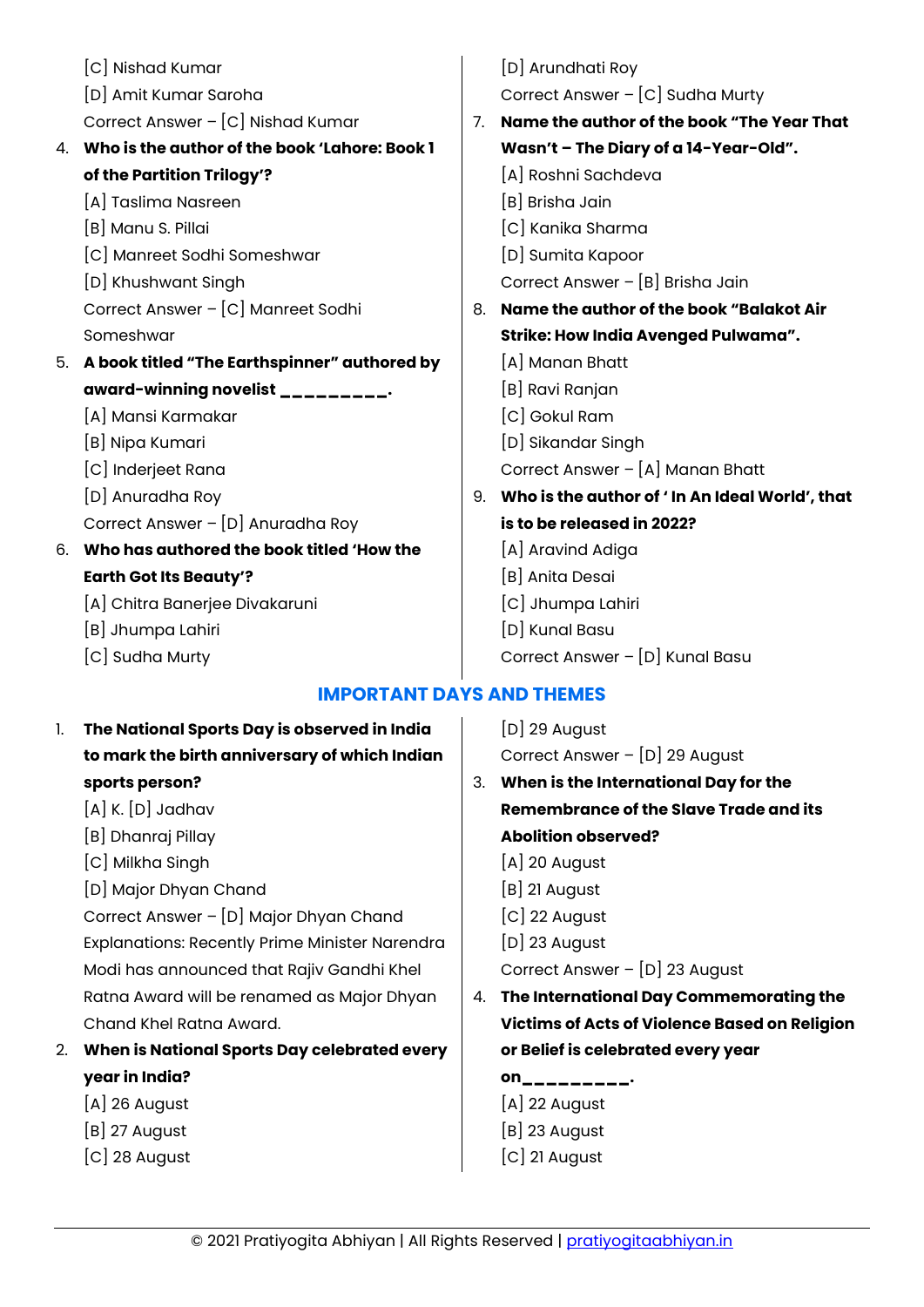[D] 20 August Correct Answer – [A] 22 August

5. **The International Day of Remembrance and Tribute to the Victims of Terrorism is celebrated on which day of the year?**

[A] 20 August

- [B] 21 August
- [C] 19 August
- [D] 18 August

Correct Answer – [B] 21 August

- 6. **Sadbhavana Diwas is observed in India annually to commemorate the birth anniversary of which Indian leader?**
	- [A] Syama Prasad Mukherjee
	- [B] Rajiv Gandhi
	- [C] Atal Bihari Vajpayee
	- [D] Sardar Vallabhbhai Patel

Correct Answer – [B] Rajiv Gandhi

**Explanation**: Every year India

observes Sadbhavana Diwas on August 20 to commemorate the birth anniversary of late erstwhile Prime Minister, Rajiv Gandhi.

7. **World Photography Day is celebrated on \_\_\_\_\_\_\_ every year to promote photography.**

- [A] 19 August
- [B] 20 August
- [C] 21 August
- [D] 22 August
- Correct Answer [A] 19 August
- 8. **Akshay Urja Diwas is observed every year on which date to raise awareness about the developments and adoption of renewable energy in India?**
	- [A] 18th August
	- [B] 19th August
	- [C] 20th August
	- [D] 21st August
	- Correct Answer [C] 20th August
- 9. **The International Day of the World's Indigenous Peoples is observed every year on which date?**

[A] 6th August

[B] 7th August [C] 8th August [D] 9th August Correct Answer – [D] 9th August

10. **The Quit India Day is an annual celebration, which takes places every year** 

#### **on\_\_\_\_\_\_\_\_\_\_\_.** [A] 4 August [B] 5 August [C] 6 August [D] 8 August Correct Answer – [D] 8 August

**Explanation-** The 79th anniversary of the August Kranti Din or Quit India Movement, which is considered as one of the important milestones in the history of the freedom struggle of our country, is being observed on 8 August 2021. On 8 Aug 1942, Mahatma Gandhi gave a clarion call to end British rule and launched the Quit India Movement at the session of the All-India Congress Committee in Mumbai. After the failure of Cripps Mission, Gandhiji gave the call to "Do or Die" in his Quit India speech delivered at the Gowalia Tank Maidan in Mumbai. The grateful country is paying homage to the freedom fighters and remembering the supreme sacrifices of the martyrs during the freedom struggle.

- 11. **Athletics Federation of India has announced which day as "Javelin Throw Day" to honour Neeraj Chopra?**
	- [a] 5th August
	- [b] 6<sup>th</sup> August
	- [c] 7<sup>th</sup> August
	- $[d]$  8<sup>th</sup> August
	- Correct Answer  $[c]$  7<sup>th</sup> August

**Explanations:** The 23-year-old Neeraj is India's second individual Olympic gold medallist after Abhinav Bindra. Neeraj bagged the gold medal in men's javelin throw at the 2020 Tokyo Olympics on 7th August 2021. Neeraj has scripted the history at the Olympic Stadium in